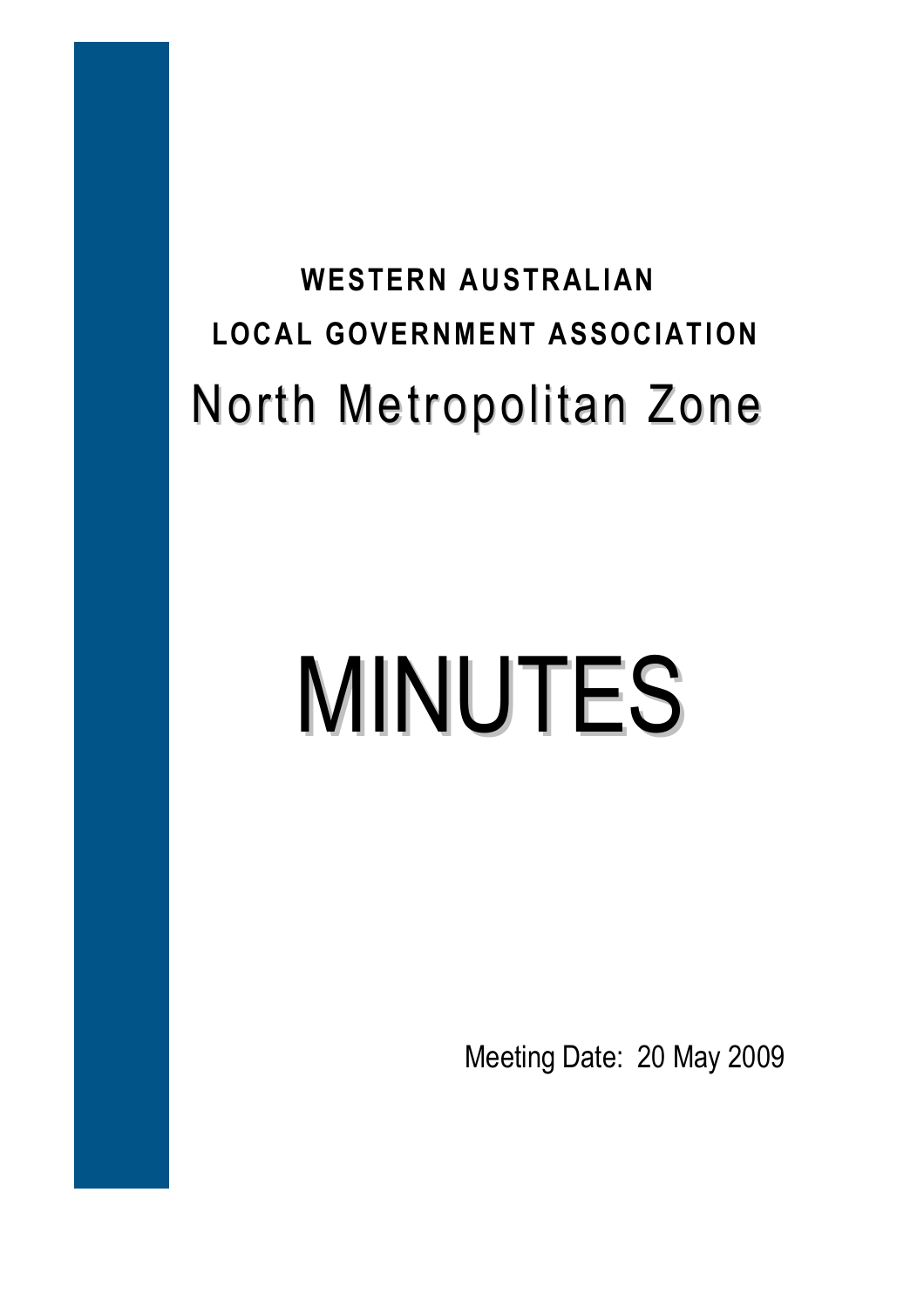#### **TABLE OF CONTENTS**

| $\mathbf 1$    |                                            | 3<br><b>Attendance and Apologies</b>                                                                                                            |    |  |  |
|----------------|--------------------------------------------|-------------------------------------------------------------------------------------------------------------------------------------------------|----|--|--|
| 2              |                                            | Announcements<br>4                                                                                                                              |    |  |  |
| 3              |                                            | <b>Confirmation of Minutes</b><br>4                                                                                                             |    |  |  |
| 4              |                                            | <b>Business Arising from Minutes</b><br>4                                                                                                       |    |  |  |
| 5              |                                            | Deputations/Presentations<br>4                                                                                                                  |    |  |  |
| 6              | Matters referred to WALGA<br>4             |                                                                                                                                                 |    |  |  |
| $\overline{7}$ | <b>Reports from Members Councils</b>       |                                                                                                                                                 |    |  |  |
|                | 7.1                                        | Rating Report - City of Joondalup                                                                                                               | 5  |  |  |
|                | 7.2                                        | Local Government Reform Strategies - City of Joondalup Update                                                                                   | 6  |  |  |
|                | 7.3                                        | Local Government Reform Strategies - City of Stirling Update                                                                                    | 7  |  |  |
|                | 7.4                                        | Local Government Reform Strategies - City of Wanneroo Update                                                                                    | 8  |  |  |
|                | 7.5                                        | Proposed Joint Councillor Induction - Cities of Stirling, Joondalup,<br>Wanneroo and Perth and Towns of Cambridge, Victoria Park and<br>Vincent | 9  |  |  |
|                | 7.6                                        | Local Government Rating of Land Used For Charitable Purposes                                                                                    | 11 |  |  |
|                | 7.7                                        | Local Government Act Rating Exemptions for Charitable Purposes -<br>Section 6.26(2)(g) of the Local Government Act 1995                         | 13 |  |  |
|                | 7.8                                        | Request for Presentation by the Department of Corrective Services                                                                               | 15 |  |  |
|                | 7.9                                        | Alcohol and Crime Management Project                                                                                                            | 16 |  |  |
|                | 7.10                                       | Use of Glass Drinking Containers in Licensed Premises and Liquor<br>Outlets                                                                     | 18 |  |  |
| 8              |                                            | WALGA State Council Agenda - Matters for Discussion<br>19                                                                                       |    |  |  |
| 9              | <b>WALGA State Council Members' Report</b> |                                                                                                                                                 | 20 |  |  |
| 10             | <b>General Business</b><br>20              |                                                                                                                                                 |    |  |  |
| 11             | Date, Time and Place of Next Meeting<br>20 |                                                                                                                                                 |    |  |  |
| 12             |                                            | Closure<br>20                                                                                                                                   |    |  |  |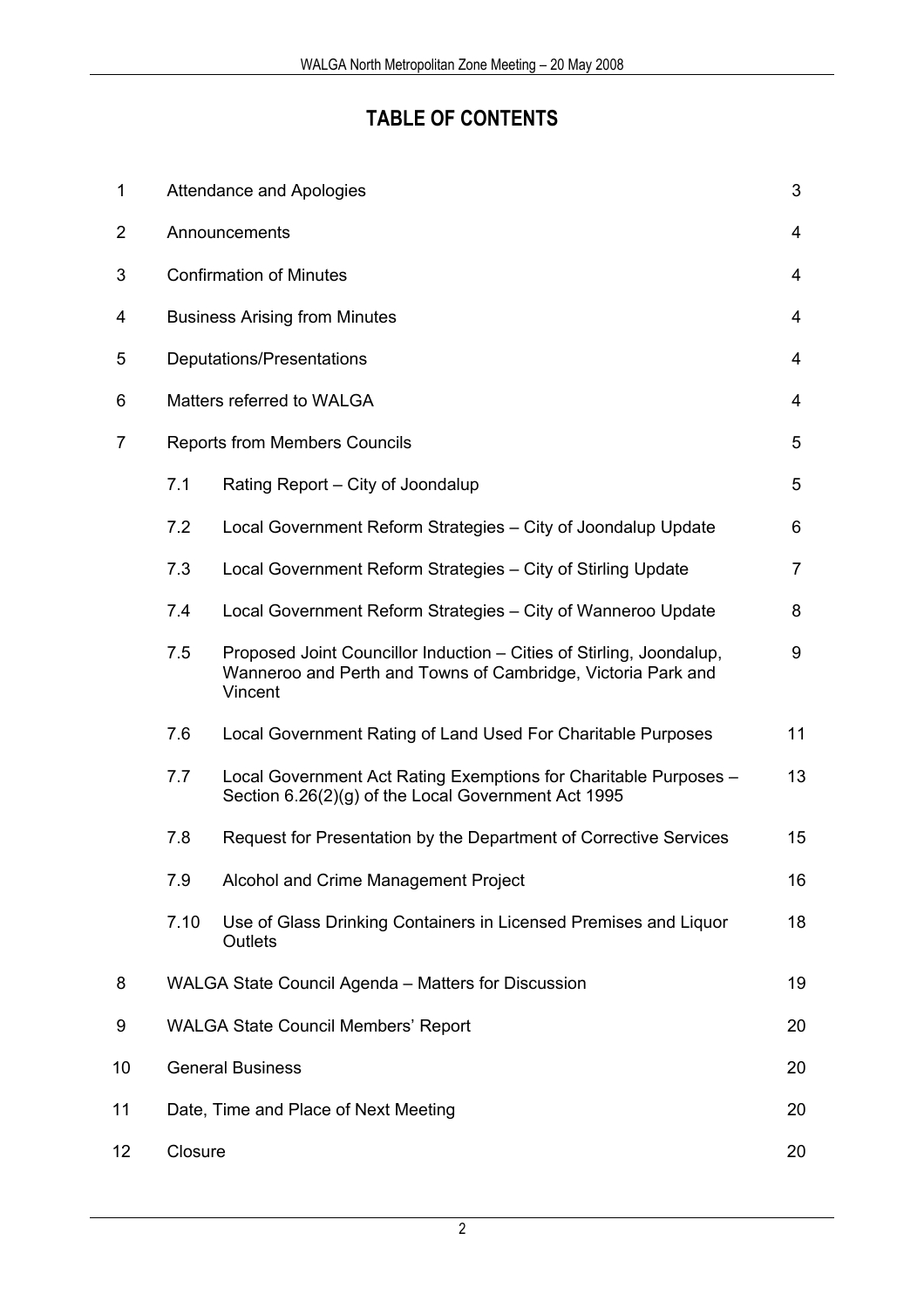#### **MINUTES OF THE MEETING OF THE NORTH METROPOLITAN ZONE OF THE WESTERN AUSTRALIAN LOCAL GOVERNMENT ASSOCIATION HELD AT THE CITY OF WANNEROO, 23 DUNDEBAR ROAD, WANNEROO (LESCHENAULTIA ROOM) ON WEDNESDAY 20 MAY 2009**

#### **1. ATTENDANCE**

#### **City of Joondalup**

|           | Committee Members: Mayor Troy Pickard (Chairperson) |                                     |
|-----------|-----------------------------------------------------|-------------------------------------|
|           | <b>Cr Russ Fishwick</b>                             |                                     |
|           | Cr Tom McLean                                       |                                     |
| Officers: | Mr Garry Hunt, Chief Executive Officer              | Absent from 1906 hrs to<br>1908 hrs |
|           | Mr Jamie Parry, Director Governance and Strategy    |                                     |

#### **City of Wanneroo**

|           | Committee Members: Cr Frank Cvitan (Deputy Chairperson)         |               |                |
|-----------|-----------------------------------------------------------------|---------------|----------------|
|           | Cr Tracey Roberts                                               | from 1819 hrs |                |
|           | Cr Rudi Steffens<br>Cr Maureen Grierson                         | from 1819 hrs |                |
|           |                                                                 |               |                |
| Officers: | Ms Karen Caple, Director Governance & Strategy Absent from 1905 |               | hrs to 190 hrs |

#### **City of Stirling**

| Committee Members: Cr David Boothman | Cr Terry Tyzack                                                                                                 |  |  |  |
|--------------------------------------|-----------------------------------------------------------------------------------------------------------------|--|--|--|
| Officers:                            | Mr Aaron Bowman, Manager of Governance and Council Support                                                      |  |  |  |
| WALGA                                | Mr John Phillips, Executive Manager Workplace Business Solutions<br>Ms Jessica Lenney, Community Policy Officer |  |  |  |
| <b>Secretariat</b>                   | Mrs Janet Foster, Administrative Services Coordinator (City of<br>Joondalup)                                    |  |  |  |

#### **DECLARATION OF OPENING**

The Chairperson declared the meeting open at 1806 hrs.

#### **APOLOGIES:**

#### **City of Stirling:**

Cr Bill Stewart Cr Elizabeth Re Mr Stuart Jardine, Chief Executive Officer

#### **City of Wanneroo**

Mr Daniel Simms, Chief Executive Officer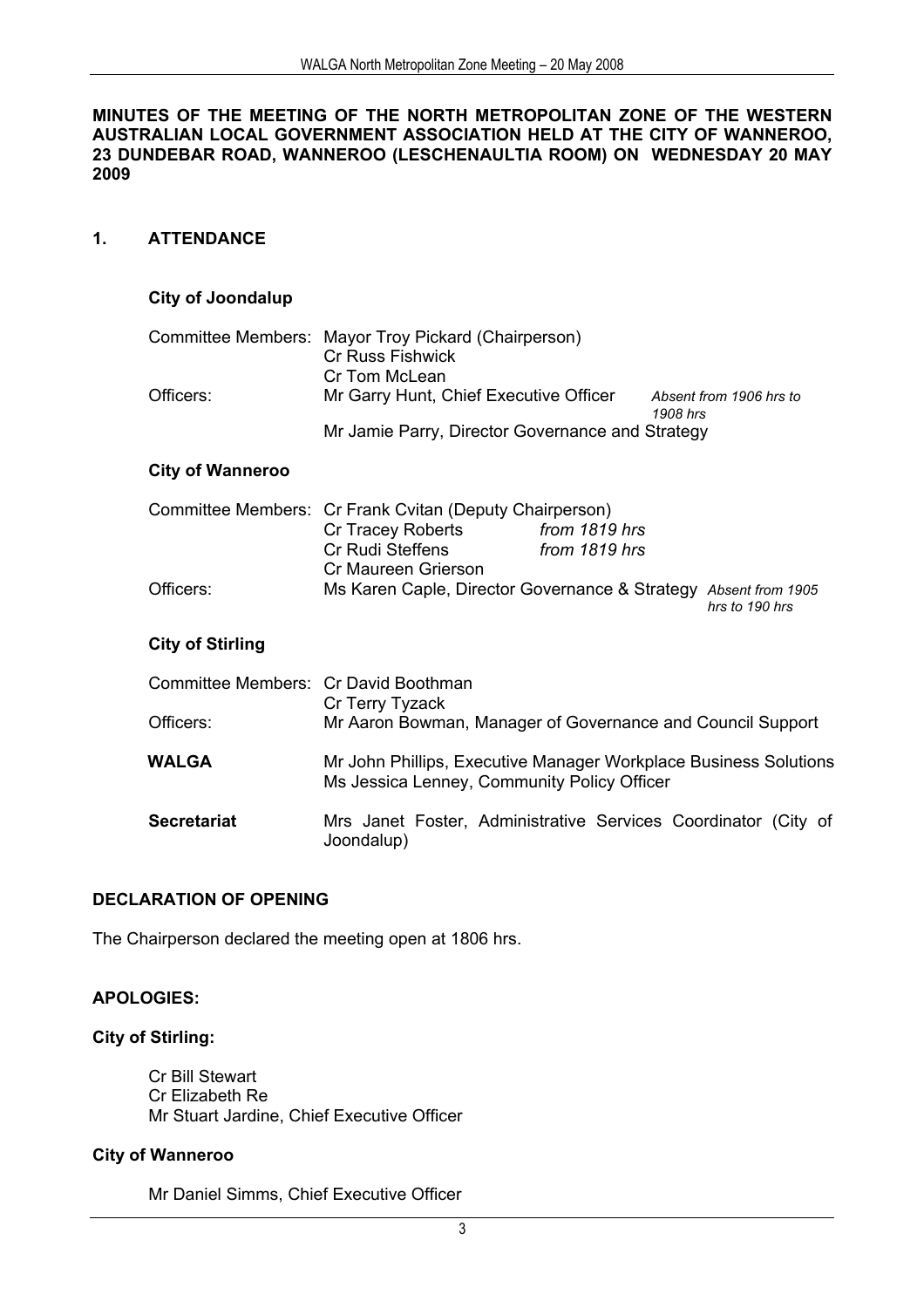#### **2. ANNOUNCEMENTS**

Mayor Pickard gave his apologies, particularly to the City of Stirling, for any inconvenience caused by the alteration of the date for this evening's meeting.

#### **3. CONFIRMATION OF MINUTES**

**MOVED Cr Fishwick SECONDED Cr Cvitan that the Minutes of the meeting of the North Metropolitan Zone held on Thursday 26 March 2009 be confirmed as a true and accurate record of the proceedings.** 

 **The Motion was Put and CARRIED** 

#### **4. BUSINESS ARISING FROM MINUTES**

Nil

#### **5. DEPUTATIONS/PRESENTATIONS**

Nil

#### **6. MATTERS REFERRED TO WALGA**

#### **6.1 Status Report on Matters referred to WALGA State Council for Action.**

As a means of increasing communication and providing feedback to the North Metropolitan Zone, a schedule has been prepared on matters referred to WALGA State Council for action.

The following comments were made:

Re: 2007 November 29 – Zone Agenda Item 7.3 – Use of Differential Rating to Discourage the Holding of Undeveloped Land

Advice has been received from Mr Tony Brown, WALGA Executive Manager, that this issue has received broad support from the sector but has faced certain challenges over last few months. Mr Brown will progress the matter.

2007 November 29 – Zone Agenda Item 7.4 – Reimbursement of Local Government Costs Incurred in the Administration and Operation of Citizenship **Ceremonies** 

Ms Jessica Lenney advised that the discussion paper is to be released within the next week.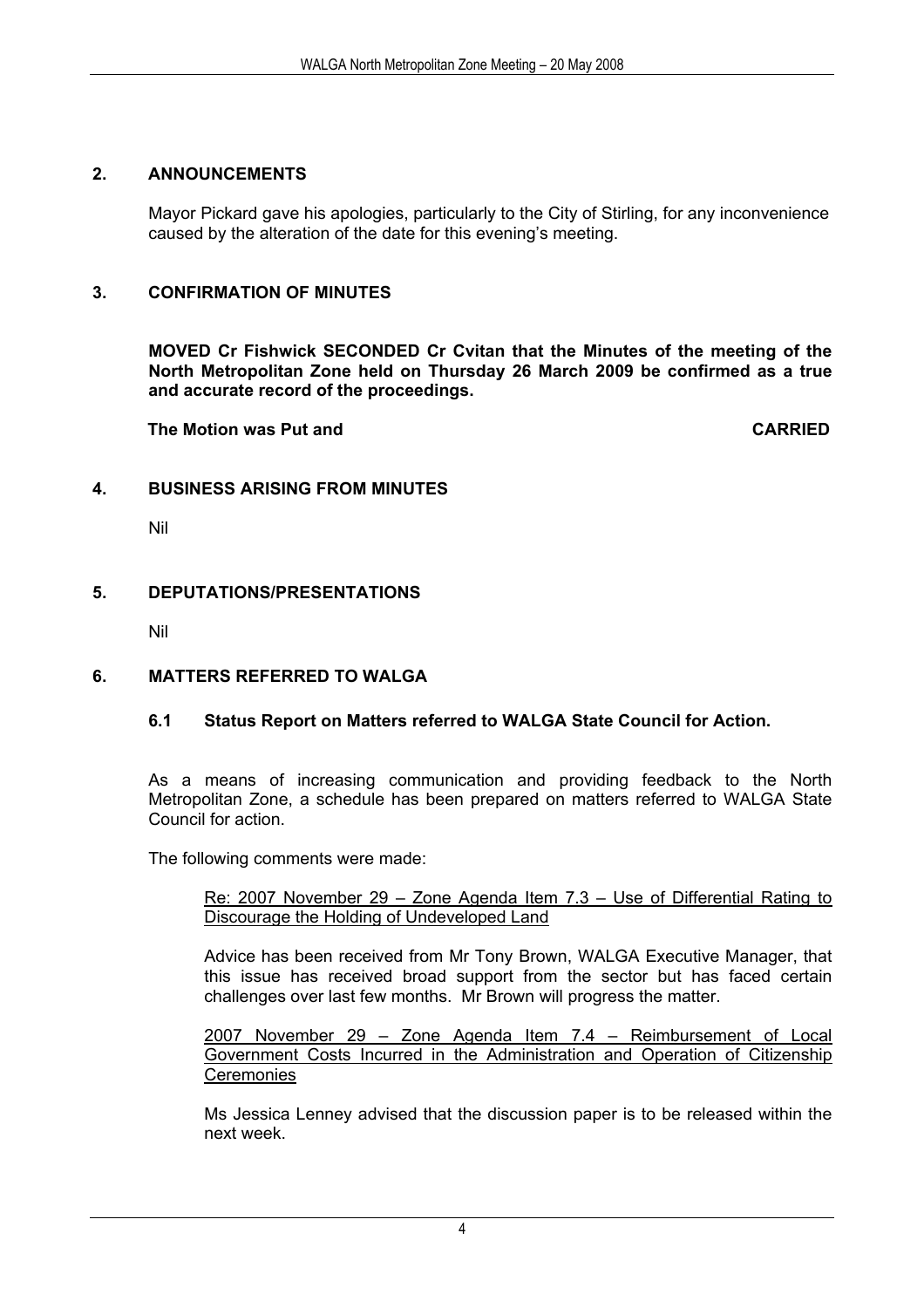#### **7. REPORTS FROM MEMBER COUNCILS**

#### **7.1 RATING REPORT – CITY OF JOONDALUP**

*Report submitted by City of Joondalup* 

#### **IN BRIEF**

**The attached report outlines the current method of rating used by local governments in Western Australia, as prescribed by legislation, and compares this method to others utilised across Australia. Concepts of what constitutes 'equity' and 'fairness' have also been provided to assist in understanding the philosophical bases from which rating systems are developed. The report has been developed within the context of the City of Joondalup, though the concepts discussed have greater applicability.** 

#### **BACKGROUND**

The attached report was originally prepared for the City of Joondalup Council. It discusses local government rating as it applies to the City of Joondalup. Notwithstanding, the subject matter holds broad implications for all Western Australian local governments, and as such, it has been put forward to the North Metropolitan Zone for its consideration.

#### **COMMENT**

The attached report examines the rating system used in Western Australia, as prescribed by legislation, and compares it to other methods utilised across Australia. The comprehensive nature of the report may allow it to be used as a tool for other local governments and committees within the region to enhance understanding of rating systems and their implications for local communities.

#### **OFFICER'S RECOMMENDATION**

That the North Metropolitan Zone NOTES the City of Joondalup: Rating Report provided as Attachment 1.

**MOVED Cr McLean SECONDED Cr Fishwick that the North Metropolitan Zone NOTES the City of Joondalup: Rating Report provided as Attachment 1 and REFERS the report to the State Council for discussion.** 

Discussion ensued.

*During discussion, Crs Roberts and Steffens entered the Room at 1819 hrs.* 

 **The Motion was Put and CARRIED**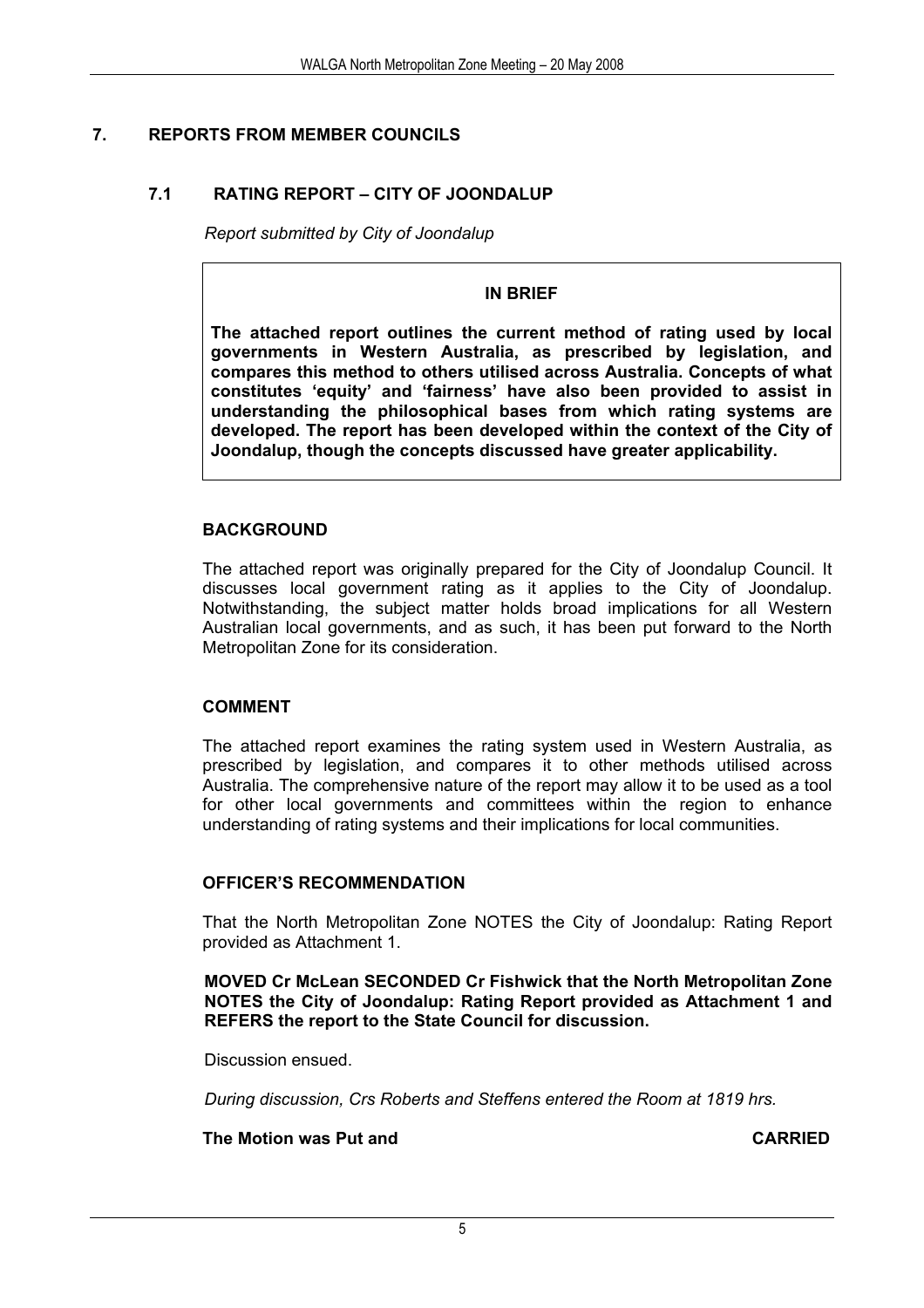#### **7.2 LOCAL GOVERNMENT REFORM STRATEGIES – CITY OF JOONDALUP UPDATE**

*Report submitted by City of Joondalup* 

#### **IN BRIEF**

**To present status reports in relation to Local Government reform strategies.** 

#### **BACKGROUND**

At the WA Local Government Association (WALGA) North Metropolitan Zone meeting held on 26 March 2009 it was resolved as follows:

*"That the Cities of Joondalup, Stirling and Wanneroo be REQUESTED to prepare a status report relating to the Minister's Local Government Structural Reform Strategy for presentation to the 28 May 2009 meeting of the WALGA North Metropolitan Zone."* 

In February 2009, the Minister for Local Government; Heritage; Citizenship and Multicultural Interests, Hon John Castrilli, announced the State Government's package of Local Government reform strategies. These strategies were aimed at achieving greater capacity for local governments to better plan, manage and deliver services to their communities with a focus on social, environmental and economic sustainability.

The principal strategies are voluntary structural reform, with the main objective to reduce the number of local governments across the State, and reduce the total number of elected members to between six and nine.

The Minister established a Steering Committee to coordinate the review. The Steering Committee has issued a set of guidelines to assist local governments through the reform process. These guidelines set out a timetable for local governments to follow in order to meet the Minister's deadline of August 2009.

#### **COMMENT**

Each local government is examining their individual situation in response to the Minister's request.

All local governments were required to complete and submit a checklist in accordance with State 1 of the Minister's reform agenda. This checklist was designed to provide local governments with the opportunity to assess their current situation in a number of key areas.

Stages 2 to 4 are to be completed by the end of August 2009. Attached is a series of proposals from the City of Joondalup on how matters outlined in Stages 2 - 4, as outlined below, might be progressed. These proposals will be considered by the Council of the City of Joondalup at its meeting to be held on 19 May 2009.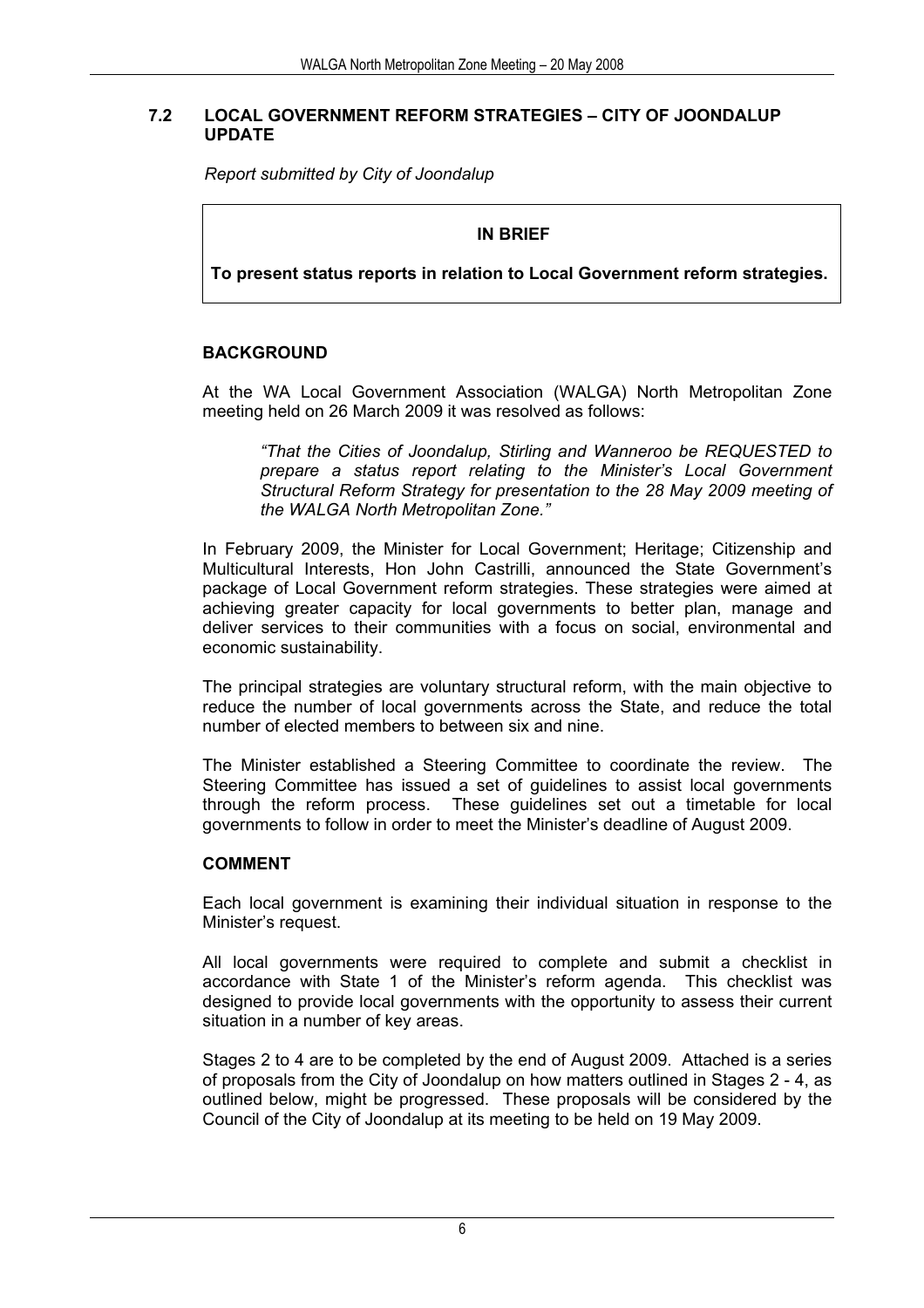**MOVED Cr McLean SECONDED Cr Grierson that the status report of the City of Joondalup relating to progress of Stages 2 to 4 of the Minister's Local Government Structural Reform Strategy be received.**

Discussion ensued.

**The Motion was Put and CARRIED CARRIED** 

#### **7.3 LOCAL GOVERNMENT REFORM STRATEGIES – CITY OF STIRLING UPDATE**

*Report submitted by City of Stirling* 

#### **IN BRIEF**

**To provide an update in relation to the Western Australian State Government's Local Government Reform Strategy.** 

#### **BACKGROUND**

The North Metropolitan Zone at its 26 March 2009 meeting resolved:

*"that the Cities of Joondalup, Stirling and Wanneroo be REQUESTED to prepare a status report relating to the Minister's Local Government Structural Reform Strategy for presentation to the 28 May 2009 meeting of the WALGA North Metropolitan Zone".*

#### **COMMENT**

The City of Stirling submitted its Local Government Reform Checklist to the Local Government Reform Steering Committee on 30 April 2009.

The City of Stirling identified the North Metropolitan Zone corridor as its preferred regional group preference (Checklist Question 11.2).

The City of Stirling's concluding response to *"Question 13.1 - After completing the checklist, are you of the view that amalgamation or any other type of structural reform is necessary for your local government"* was as follows:

*"The City of Stirling's strong financial base, capacity to undertake and manage the implementation of large and complex projects, and its successful provision of a wider range of services than most local governments in Western Australia, to a diverse community makes it a model that other local governments in the State could emulate.* 

*The City of Stirling believes that it provides a wide range of cost-effective and efficient services (149 in total) to its community, and that it is responsive in meeting the demands and needs of its community, with a record 83% overall customer satisfaction rating in 2008.* 

*While it is not readily apparent from the checklist that any potential changes may result in improvement to its already solid track record, the City of Stirling would consider further discussion and assessment of the benefits of*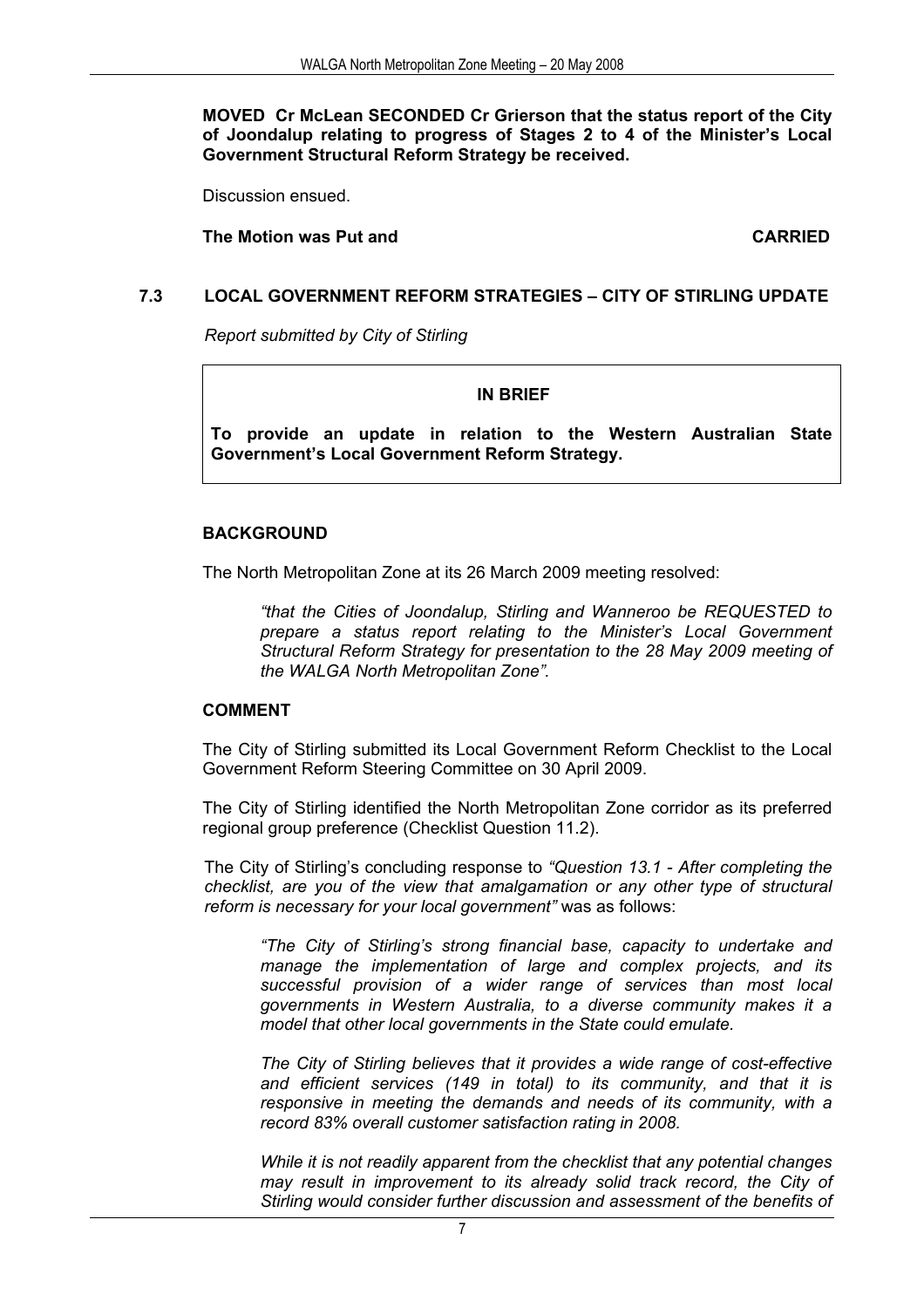*extending its services to, or amalgamation with, one or more of the local governments that share boundaries with the City should they wish to do so.* 

*The City of Stirling does not support any diminution of its ability to continue to provide these services that will result from potential piecemeal changes to its boundaries with adjoining existing local governments as past studies have shown that this produces little benefit to either the City or its neighbours. In addition, this does not achieve the Minister's request to reduce the number of local governments in Western Australia".* 

The City of Stirling has to date met with the Cities of Perth, Joondalup, Swan and Bayswater and the Towns of Cambridge and Vincent to discuss their respective progress on local government reform. A meeting is scheduled with the City of Wanneroo on Thursday 14 May 2009.

The City is yet to determine a formal position in respect to amalgamations, boundary adjustments and elected member representation.

The City will shortly be commencing its community consultation, and has scheduled a number of Councillor workshops prior to finalising its submission to the Minister for Local Government in August 2009.

**MOVED Cr Tyzack SECONDED Cr Boothman that the North Metropolitan Zone NOTES the City of Stirling update on the Western Australian State Government's Local Government Reform Strategy.** 

Discussion ensued.

**The Motion was Put and CARRIED** 

#### **7.4 LOCAL GOVERNMENT REFORM STRATEGIES – CITY OF WANNEROO UPDATE**

*Verbal report to be submitted by City of Wanneroo* 

#### **IN BRIEF**

**To provide an update in relation to the Western Australian State Government's Local Government Reform Strategy.** 

#### **BACKGROUND**

The North Metropolitan Zone at its 26 March 2009 meeting resolved:

*"that the Cities of Joondalup, Stirling and Wanneroo be REQUESTED to prepare a status report relating to the Minister's Local Government Structural Reform Strategy for presentation to the 28 May 2009 meeting of the WALGA North Metropolitan Zone".*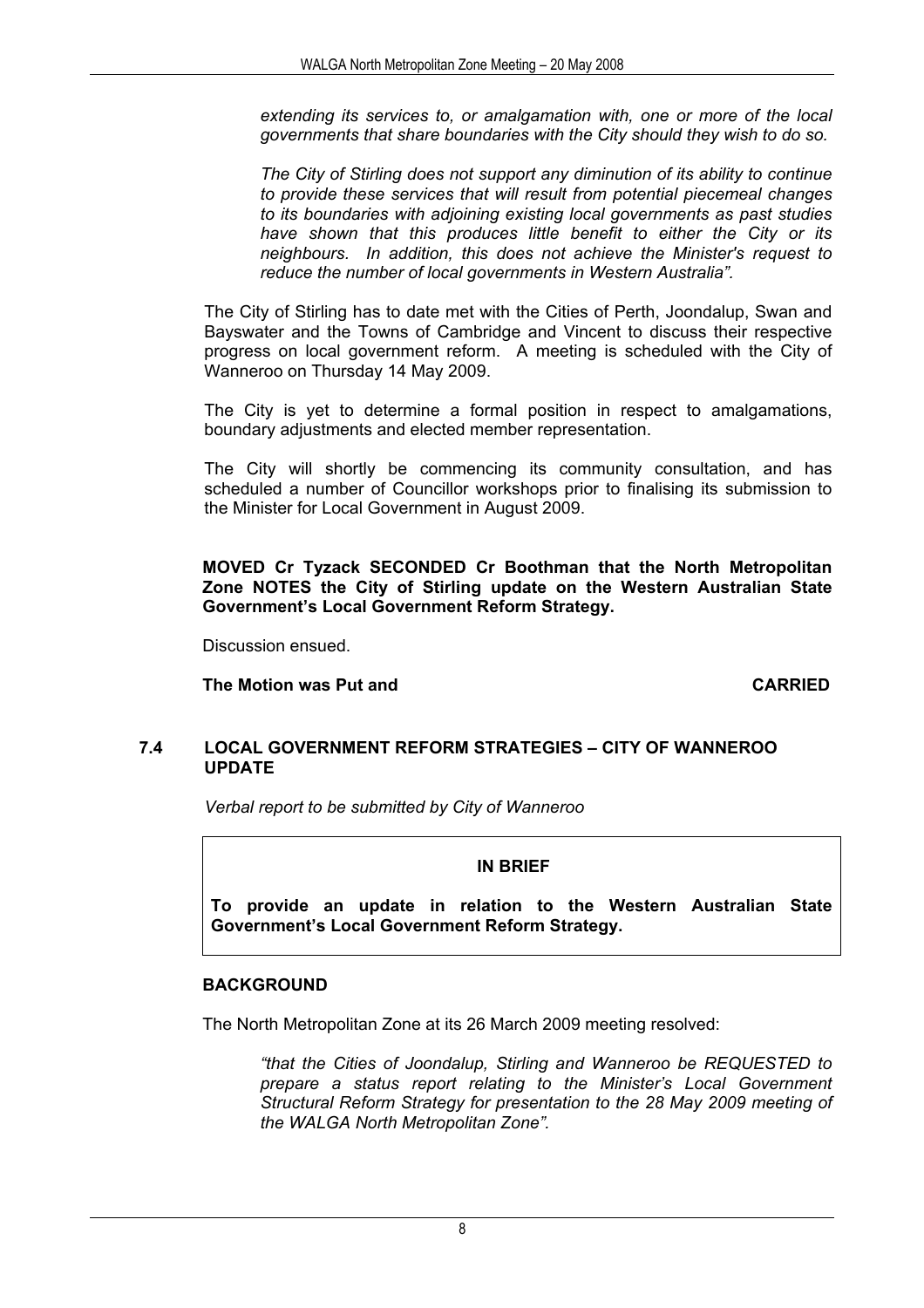#### **COMMENT**

The City of Wanneroo – Local Government Reform Checklist was tabled – Attachment 1 refers.

Ms Capel, Director Governance and Strategy provided an overview of the document.

**MOVED Cr Roberts SECONDED Cr Cvitan that the North Metropolitan Zone NOTES the City of Wanneroo update on the Western Australian State Government's Local Government Reform Strategy forming Attachment 1 to these Minutes.** 

**The Motion was Put and CARRIED** 

#### **7.5 PROPOSED JOINT COUNCILLOR INDUCTION – CITIES OF STIRLING, JOONDALUP, WANNEROO AND PERTH, AND TOWNS OF CAMBRIDGE, VICTORIA PARK AND VINCENT**

*Report submitted by City of Stirling* 

#### **IN BRIEF**

**On 3 November 2007, the Cities of Stirling, Joondalup and Wanneroo participated in a Joint Councillor Induction following the 2007 Elections coordinated and hosted by the City of Stirling.** 

**The City of Stirling is again proposing to host a Joint Councillor Induction following the 2009 Local Government Elections with the possible inclusion of the City of Perth and the Towns of Cambridge, Victoria Park and Vincent.** 

#### **BACKGROUND**

Further to the Joint Councillor Induction held in 2007, the City of Stirling is proposing to again coordinate and host this event following the 2009 Elections with the cost of the event being split evenly between participating Councils.

A copy of the program from the 2007 Joint Induction is attached for information.

#### **COMMENT**

The 2007 Joint Councillor Induction was held for the three Councils of the North Metropolitan Zone at the City of Stirling on 3 November 2007. The Induction included presentations on the following:-

- Planning Presentation (presented by Woodhouse Legal)
- Official Code of Conduct Presentation (presented by Woodhouse Legal)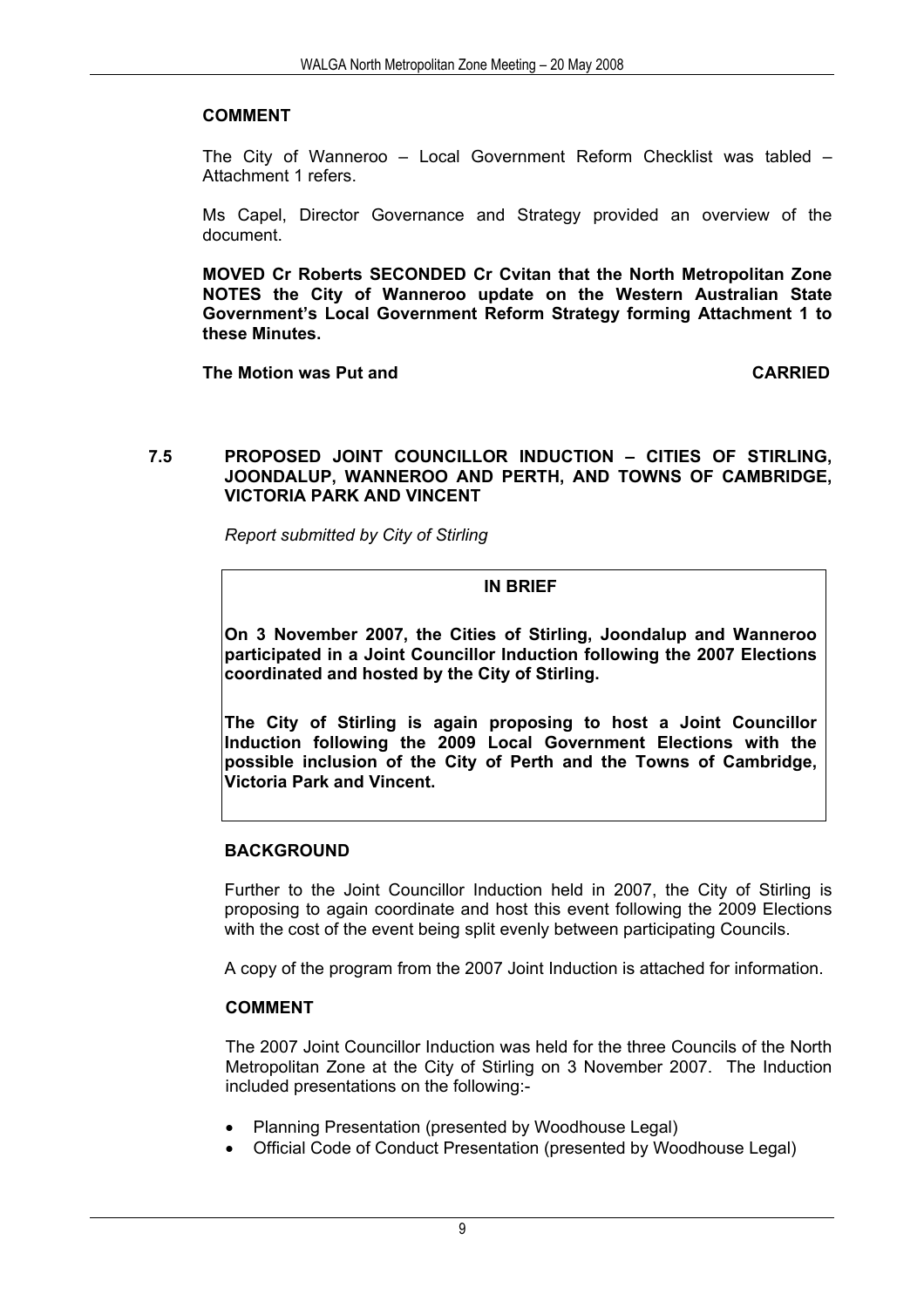- A presentation by the Department of Local Government and Regional Development providing an overview of the Department, roles and responsibilities of Councillors, conflict of interest and the Local Government Act.
- A presentation by the Crime and Corruption Commission on managing misconduct risks in local government.
- A presentation by Tamala Park on its operations.
- A presentation by the Mindarie Regional Council on its operations.
- A presentation by the State Records Office on record keeping requirements for Councillors.
- A presentation by the Western Australian Local Government Association.

The induction was followed by a networking sundowner hosted by the Western Australian Local Government Association.

It is proposed that the 2009 Joint Councillor Induction will follow a similar format to the 2007 induction however, due to the presentations provided by the Tamala Park and the Mindarie Regional Councils, it is suggested that the North Metropolitan Zone extend an invitation to the Councils of Perth, Cambridge, Victoria Park and Vincent to participate.

The proposed date for this Joint Councillor Induction is **Saturday, 31 October 2009**. This will allow participating Councils to provide their own induction if they desire in the week (or weekend) prior.

It is also proposed that all costs (aside from in-kind administrative costs provided by the City of Stirling) be divided evenly between participating Councils. The City of Stirling will again approach the Western Australian Local Government Association to seek its support by hosting the networking sundowner following the induction.

Should the North Metropolitan Zone be in support of this proposal, the City of Stirling will commence work to secure speakers for the induction and also issues invitation to the Councils specified within this report. A further report will then be presented to the North Metropolitan Zone advising of the invited Councils' response to the event.

#### **MOVED Cr Boothman SECONDED Cr Roberts that:**

- **1 the North Metropolitan Zone SUPPORTS a Joint Councillor Induction to be held on Saturday, 31 October 2009 and coordinated and hosted by the City of Stirling with invitations being extended to the Cities of the North Metropolitan Zone as well as the City of Perth and Towns of Cambridge, Victoria Park and Vincent;**
- **2 the cost of this event be DIVIDED evenly between participating Councils.**

 **The Motion was Put and CARRIED**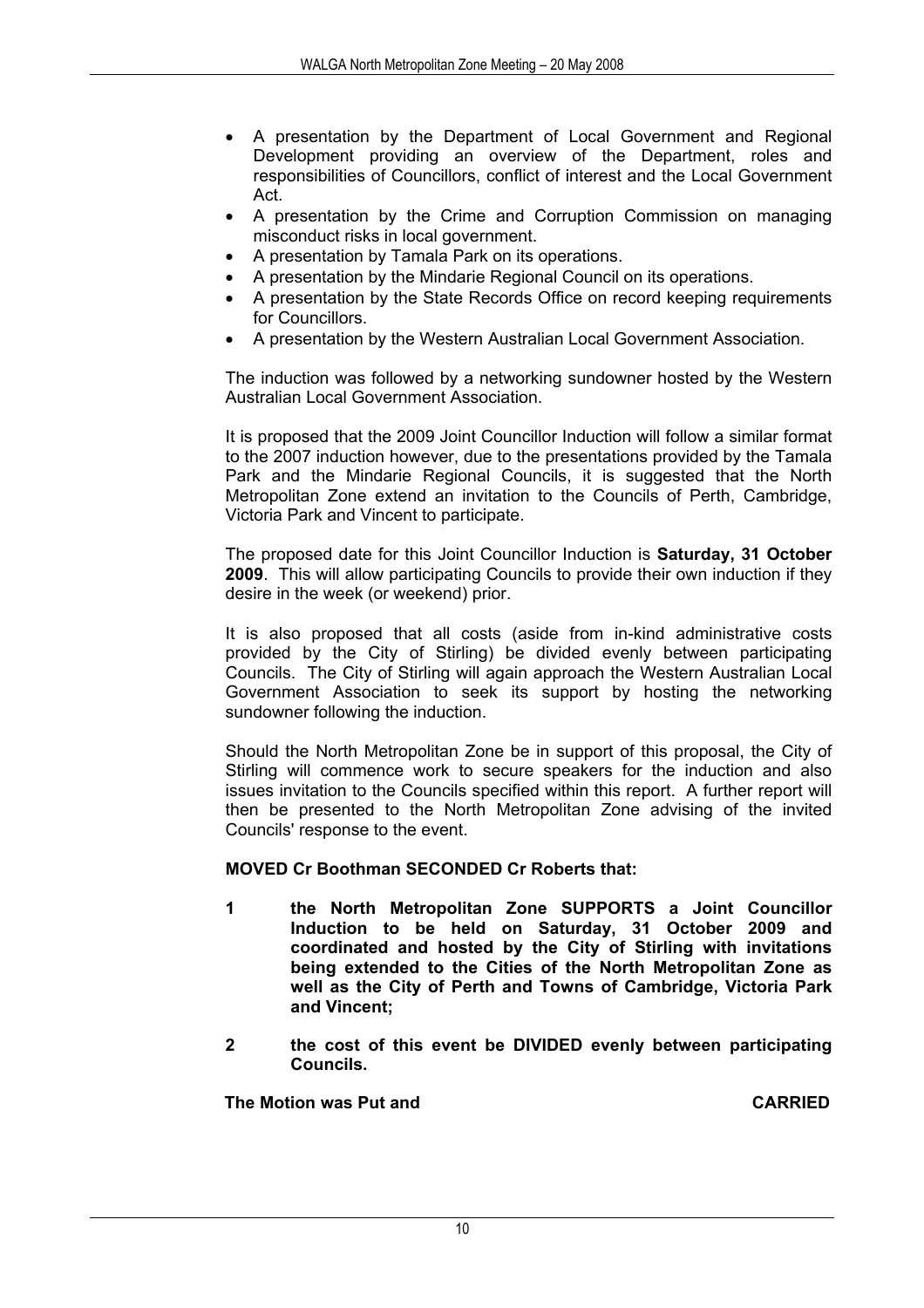#### **7.6 LOCAL GOVERNMENT RATING OF LAND USED FOR CHARITABLE PURPOSES**

*Report submitted by City of Joondalup* 

#### **IN BRIEF**

**To provide the views of the City of Joondalup in relation to Local Government Act Rating Exemptions for Charitable Purposes.** 

#### **BACKGROUND**

At the North Metropolitan Zone meeting held on 26 March 2009, the Zone resolved to defer consideration of the report *Local Government Act Rating Exemptions for Charitable Purposes* to enable views to be provided by Member Councils.

#### **COMMENT**

 A report in relation to Local Government Rating of Land Used for Charitable Purposes was presented to the City of Joondalup Council meeting to be held on 19 May 2009. A copy of the report is attached.

#### **OFFICER'S RECOMMENDATION**

That the City of Joondalup ADVISES the North Metropolitan Zone Committee:

1 of its position in relation to the rating of charitable organisations and Section 6.26(2)(g) of the Local Government Act as expressed in its previous resolution CJ215-11/06 of 21 November 2006, as follows:

*"That the Minister For Local Government & Regional Development be provided with the following response in relation to the issue of Local Government rating of land used for charitable purposes and a copy be provided to the Western Australian Local Government Association as follows:* 

- *1 In relation to the eight proposed strategies the City's responses are as follows -* 
	- *(a) Strategy 1*

 *This proposal is not supported in its current form as there is no current definition of "subsidised" which is crucial to considering the impact of this proposal and the phasing in of rating effectively amounts to a retrospective change.*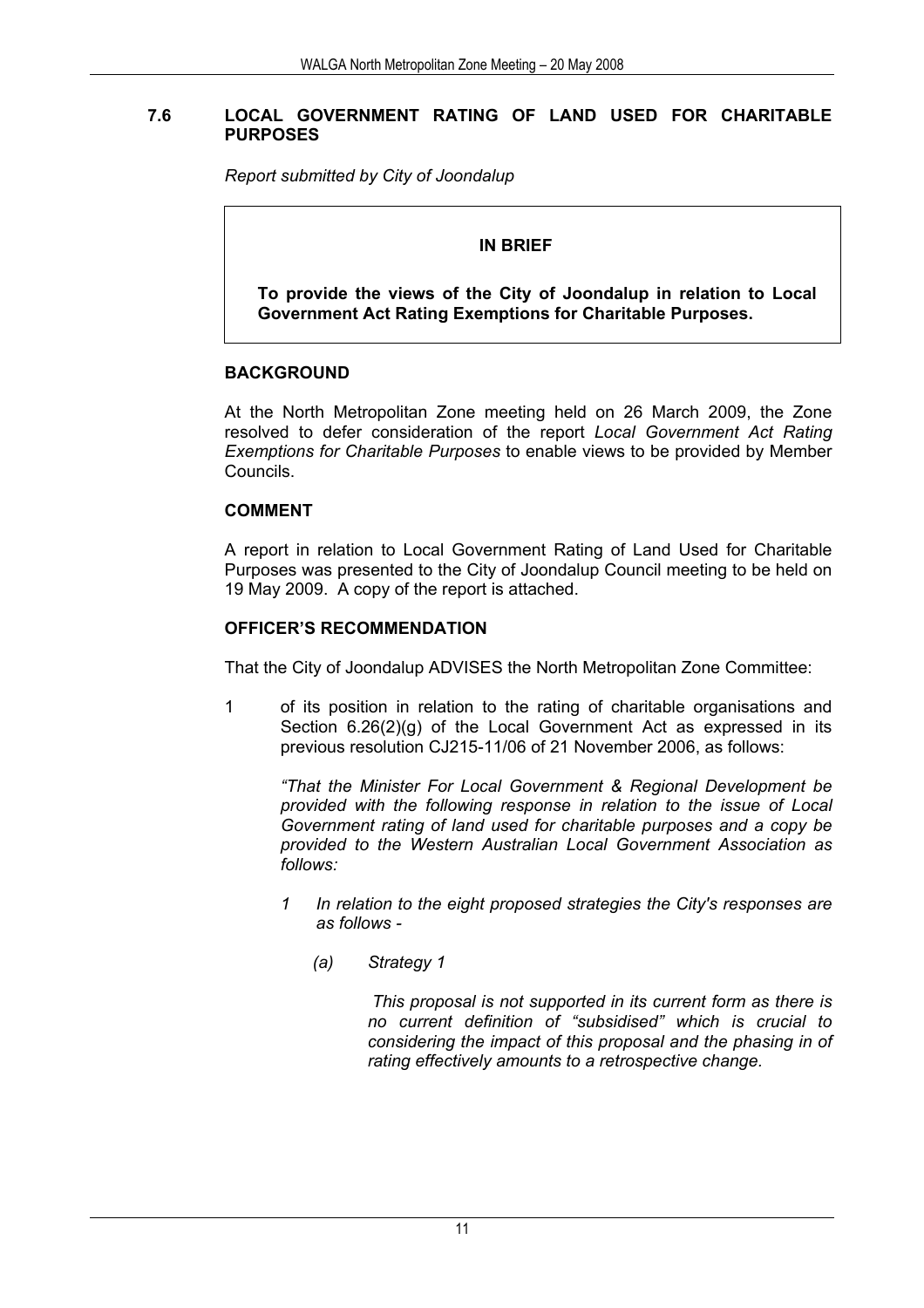*(b) Strategy 2* 

 *This proposal is not supported in its current form as a number of facilities will not qualify for these types of subsidies but are still considered to be providing charitable services.* 

 *(c) Strategy 3* 

 *The proposal is generally supported however there needs to be very clear definitions around the notions of crisis accommodation and housing for people with a disability.* 

 *(d) Strategy 4* 

 *The request to undertake further work is supported and the key issues in relation to determining any form of exemption are around clear definitions and guidelines on which a local government can make an assessment and clear provisions requiring applicants requesting an exemption to supply information that enables the assessment to be done.* 

*(e) Strategy 5* 

 *The strategy as proposed is not supported but an alternative proposal that is supported is that an owner of vacant land be required to declare their intention to use it for a charitable purpose in the future, however pay rates annually on the vacant land until the charitable purpose is established at which point they become entitled to a refund of the rates paid.* 

 *(f) Strategy 6* 

 *It has already been established that incidental and ancillary non charitable land uses do not jeopardise the overall dominant charitable purpose of a property despite the fact that it is not spelt out in the current legislation. The issue really is not that this type of use should not jeopardise the overall dominant use but the question of the quantum of what constitutes incidental and ancillary. Any proposal that could define the quantum of incidental and ancillary is supported.* 

*(g) Strategy 7* 

 *The proposal is supported but while it is acknowledged that in some cases there are non charitable uses there are instances where these are operated as part of the facility with proceeds being fed into the overall operation eg small coffee shops, and not with profits being taken by a commercial operator and this proposal should not enable operations in these circumstances to be rated.*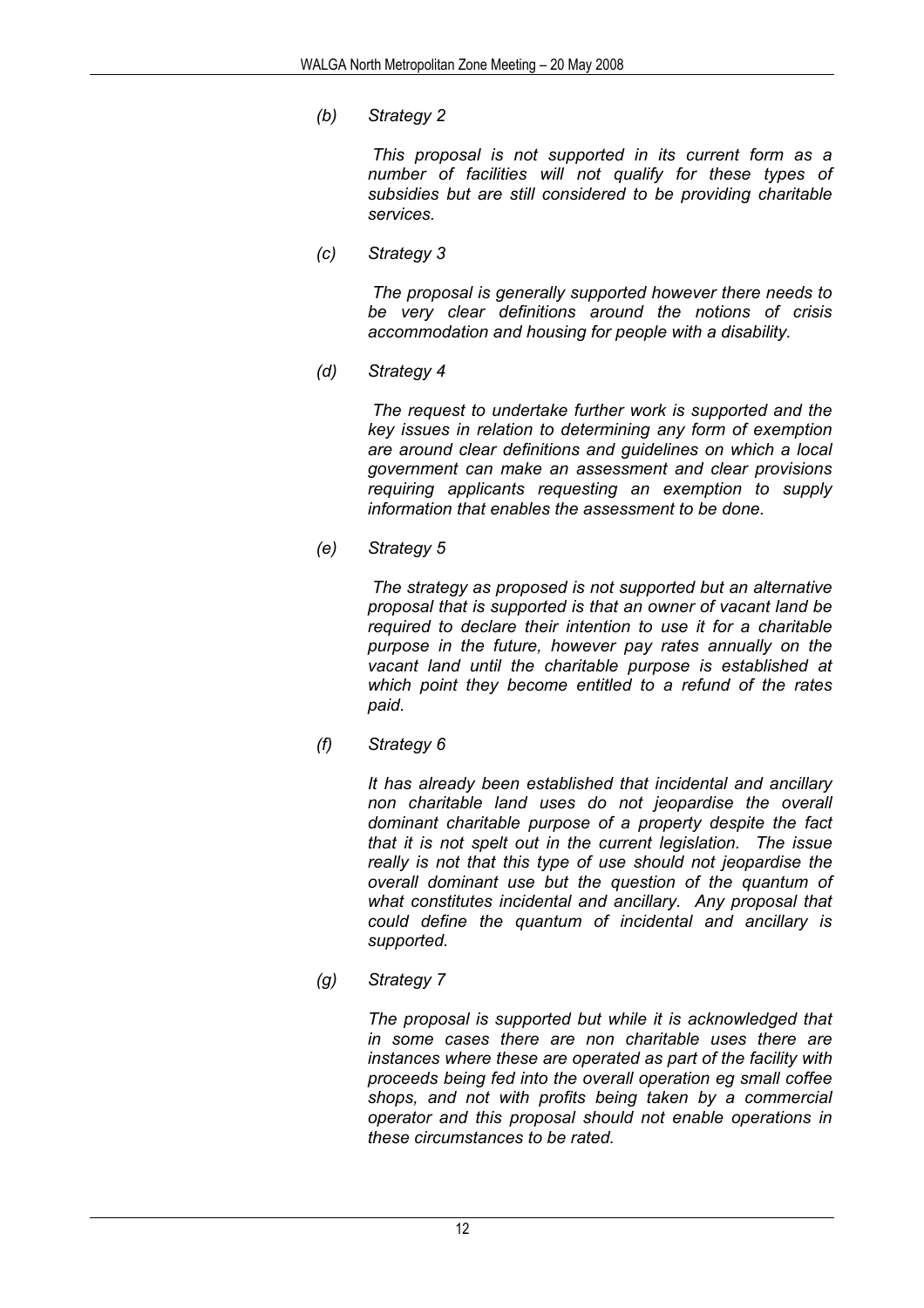*(h) Strategy 8* 

 *This proposal is strongly supported particularly if the regulations also provide guidelines as to the type of information that is required to be provided. This is an area that causes great difficulty for the City in its current assessments of applications for exemptions from rates. It is not unusual for the City to be challenged as to why information needs to be provided or the type of information that is requested to be provided.* 

- *2 That the Minister be urged to give serious consideration to a whole of State approach to the issue of rating exemptions for land used for charitable purposes, such that individual local governments are not unfairly burdened due to the amount of land within their local government area that is used for charitable purposes. There should be equity and fairness in rating or exemption of these types of facilities in the same way that there is a whole of State approach to the provision of rebates and deferments for pensioners.*
- *3 WALGA be advised of this response and in relation to point 2 be urged to advocate to the State Government the need for a whole of state approach to the issue of exemptions for land used for charitable purposes."*
- 2 that the City of Stirling's proposal to request WALGA to lobby the State Government for change in relation to the rating of charitable organisations and Section 6.26(2)(g) of the Local Government Act is supported so long as that change is in line with the City's position expressed in its previous resolution CJ215-11/06.

 **MOVED Cr McLean SECONDED Cr Fishwick that the North Metropolitan Zone NOTES the City of Joondalup Report in relation to Local Government Rating of Land used for Charitable Purposes.** 

**The Motion was Put and CARRIED** 

**7.7 LOCAL GOVERNMENT ACT RATING EXEMPTIONS FOR CHARITABLE PURPOSES – SECTION 6.26(2)(G) OF THE LOCAL GOVERNMENT ACT 1995** 

*Report submitted by City of Stirling* 

#### **IN BRIEF**

**To provide the City of Stirling's position on Section 6.26(2)(g) of the Local Government Act 1995 - Rating Exemptions for Charitable Purposes**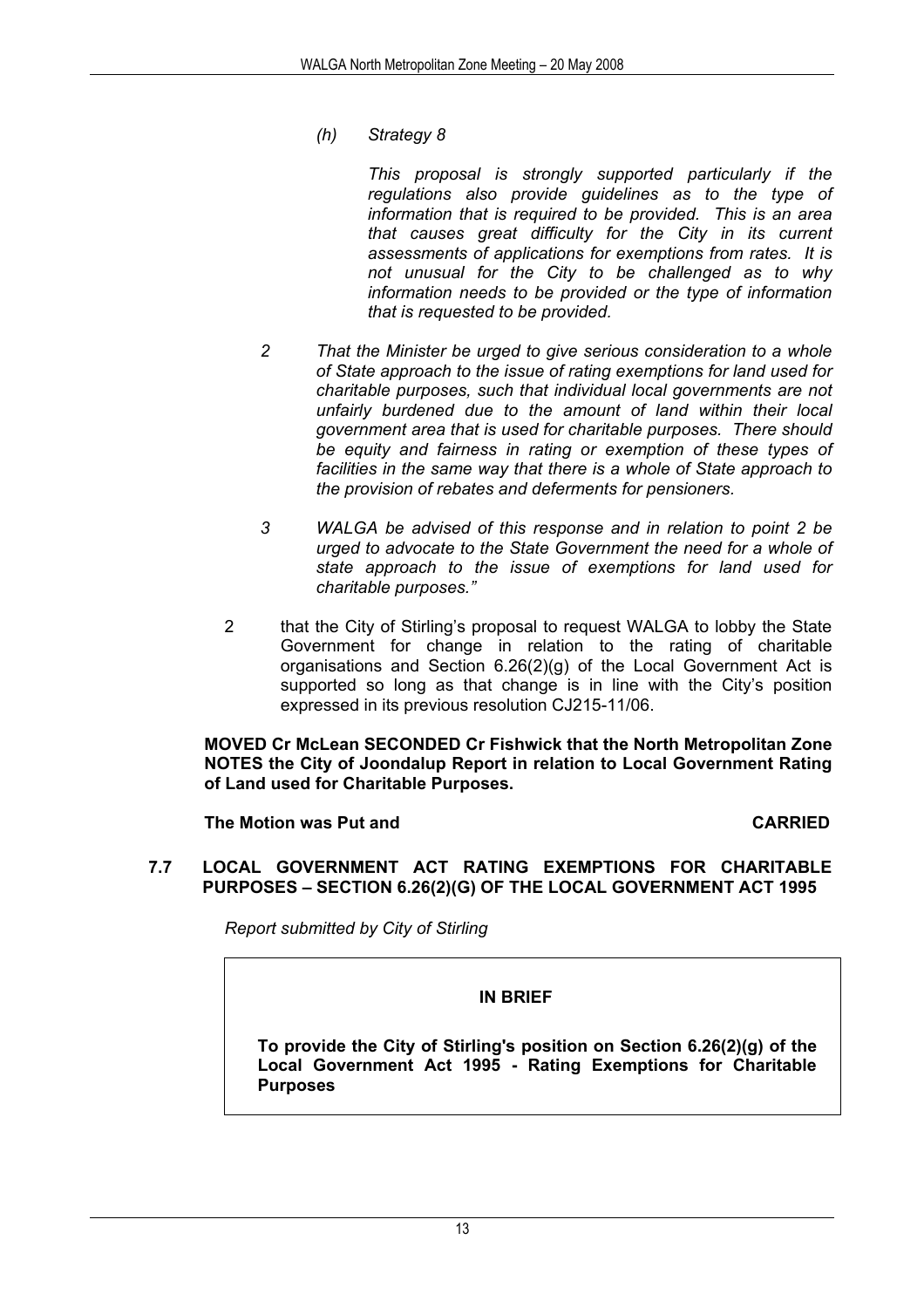#### **BACKGROUND**

At the North Metropolitan Zone meeting held 26 March 2009, the Zone resolved to defer consideration of the report *Local Government Act Rating Exemptions for Charitable Purposes* to enable views to be provided by Member Councils.

This report is in response to this motion and provides the City of Stirling's position on the matter.

#### **COMMENT**

Further to this resolution, a report was presented to the City of Stirling Council on 5 May 2009 seeking Council to adopt a formal position in relation to the charitable rating exemption provision within the Local Government Act 1995 (refer attached report).

The City of Stirling Council resolved as follows in regard to the matter:

*"That WALGA North Zone be advised that Council notes the growing number of new organisations seeking rates exemptions under the provisions of Section 6.26(2)(g) of the Local Government Act 1995 and would support a review of the relevant sections of the Act to provide certainty and unambiguous guidance to all parties in this matter."* 

#### **OFFICER'S RECOMMENDATION**

That the North Metropolitan Zone NOTES the City of Stirling's support for a review of Section 6.26(2)(g) of the Local Government Act 1995 *'Rating Exemptions for Charitable Purposes'* to provide certainty and unambiguous guidance to all parties in the matter.

**MOVED Cr Boothman SECONDED Cr Roberts that the North Metropolitan Zone:** 

- **1 NOTES the City of Stirling's support for a review of Section 6.26(2)(g) of the Local Government Act 1995** *'Rating Exemptions for Charitable Purposes'* **to provide certainty and unambiguous guidance to all parties in the matter;**
- **2 REQUESTS the State Council to urgently seek support from the Local Government Minister to initiate this review in conjunction with the local government sector.**

Discussion ensued.

**The Motion was Put and CARRIED CARRIED**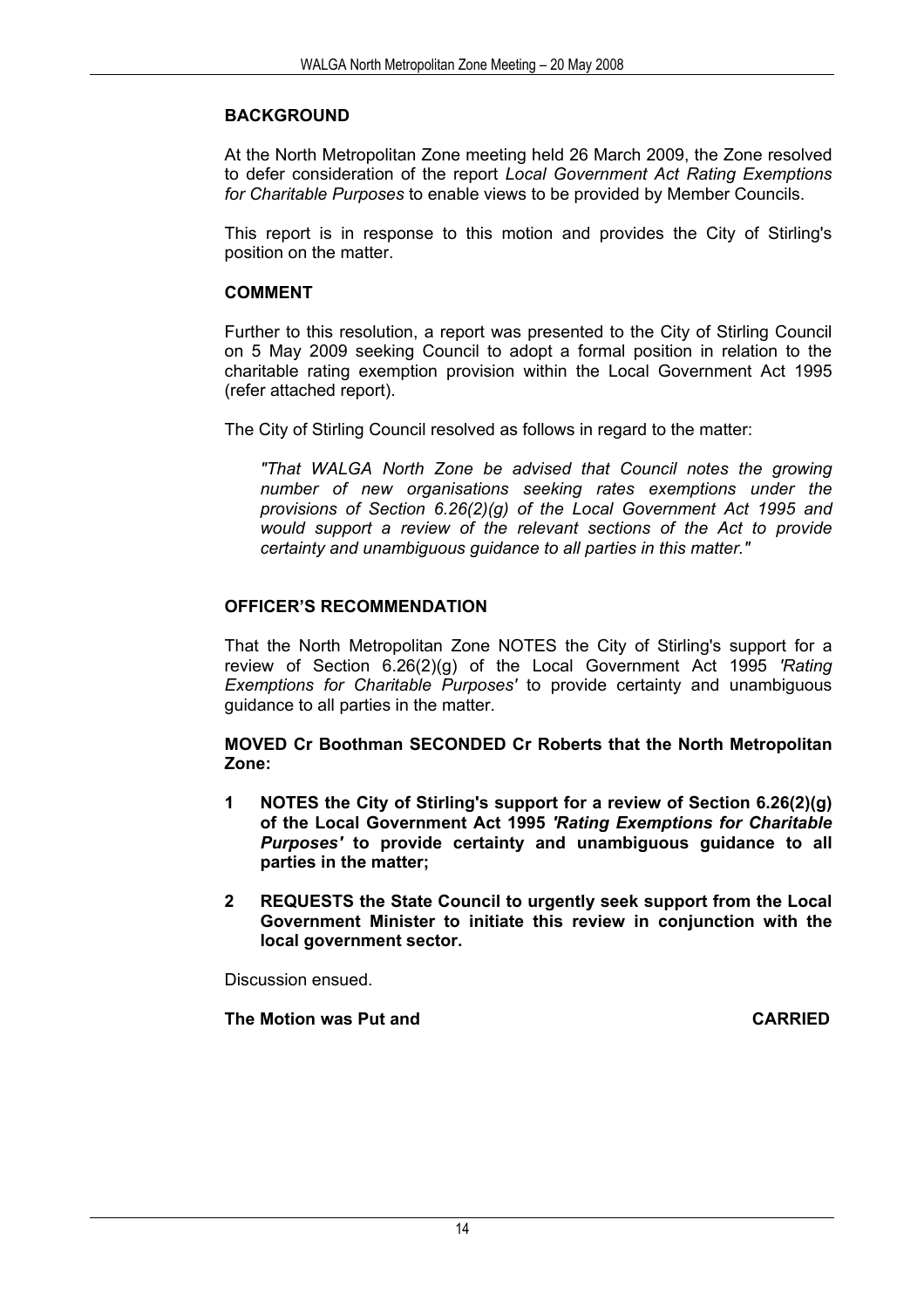#### **7.8 REQUEST FOR PRESENTATION BY THE DEPARTMENT OF CORRECTIVE SERVICES**

*Report submitted by WALGA* 

#### **IN BRIEF**

**To seek approval for the Department of Corrective Services to make a presentation to the North Metropolitan Zone meeting to be held on 30 July 2009.** 

On 6 May, WALGA President Bill Mitchell met with the Commissioner of the Department of Corrective Services and Senior Staff, to discuss opportunities for Local Governments to link into existing Corrective Services programs, such as REPAY WA, to deliver a benefit back to communities.

It was a very positive meeting that focused on creating real opportunities to work together and delivering tangible benefits back to communities, while helping offenders learn and develop skills while working to complete community service orders.

The fulfilment of community service orders is taking place throughout the State all the time, and this type of partnership envisions creating a wider range of projects or work for offenders in the community that tie in with local needs. More than that, it could potentially provide local government with a way of undertaking additional projects or providing additional services that are not currently affordable.

The Department of Corrective Services is keen to begin informing all Local Governments what type of services and programs could be utilized in their communities, what they can offer, how they can work together, how they can link into existing Corrective Services Programs, and how it can benefit each other.

To this end, they would like to begin by making a presentation at Zone meetings, as a way of informing Local Governments and inviting feedback and interest in partnering in the program.

**MOVED Cr Cvitan SECONDED Cr Steffens that the North Metropolitan Zone INVITES Mr Ian Johnson APM, Commissioner of the Department of Corrective Services to make a presentation to its next meeting to be held on 30 July 2009.** 

**The Motion was Put and CARRIED CARRIED**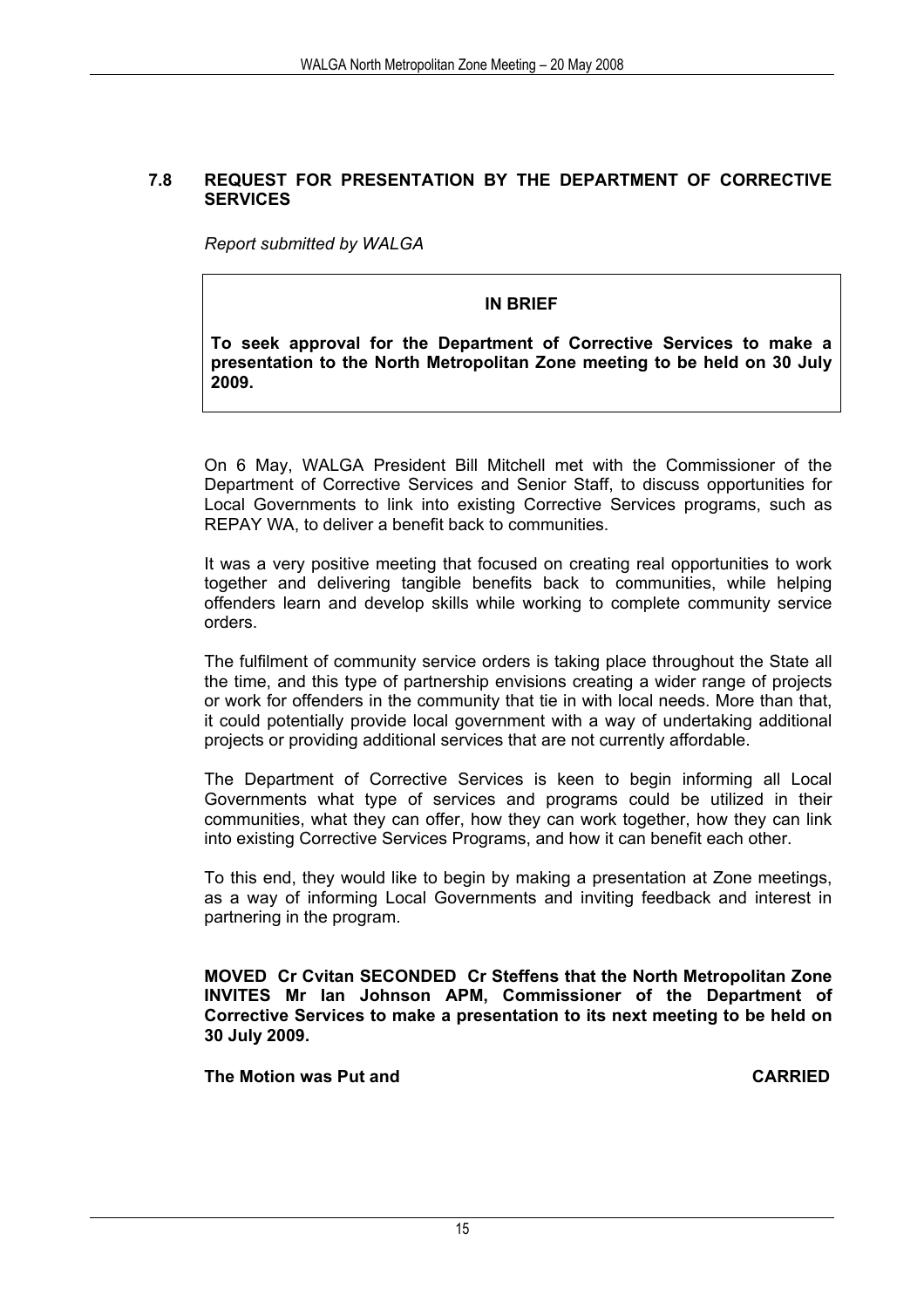#### **7.9 ALCOHOL AND CRIME MANAGEMENT PROJECT**

*Report submitted by WALGA* 

#### **IN BRIEF**

**To invite Councils of the North Metropolitan Zone to take part in the Local Government Alcohol and Crime Management Pilot Project.**

#### **BACKGROUND**

A successful grant application to *'The Criminal Confiscation Act 2000 Grants Program"* administered through the Department of the Attorney General has enabled the Association to appoint an Alcohol and Crime Management Project Coordinator for a twelve month period.

The project aim is to pilot a process of supporting Local Government to more effectively address alcohol-related issues within their communities by using the framework and resources contained in the *"Local Government Alcohol Management Package".* 

This project came about as strong emerging evidence suggested that strategies that aim to prevent as well as manage alcohol issues can be extremely effective in reducing alcohol related harm and problems in the community.

Local Government throughout WA is in an ideal position to initiate positive plans and strategies that impact upon community beliefs, attitudes and behaviours about alcohol.

#### **COMMENT**

#### Research

Baseline research was conducted in 2005 to gain information about what Western Australian Local Governments are already doing to address alcohol-related problems in their community and existing internal barriers and supports to working on alcohol-related issues. This information has helped to develop resources and identify areas of support that are relevant to the practical issues faced by Local **Governments** 

Some of the recommendations from the research included:

- Need to raise awareness of elected officers, senior management and salaried staff about:
	- the nature and extent of drunkenness and related problems affecting Local Governments and their communities and;
	- the benefits to Local Government of evidence based alcohol policy and management plans;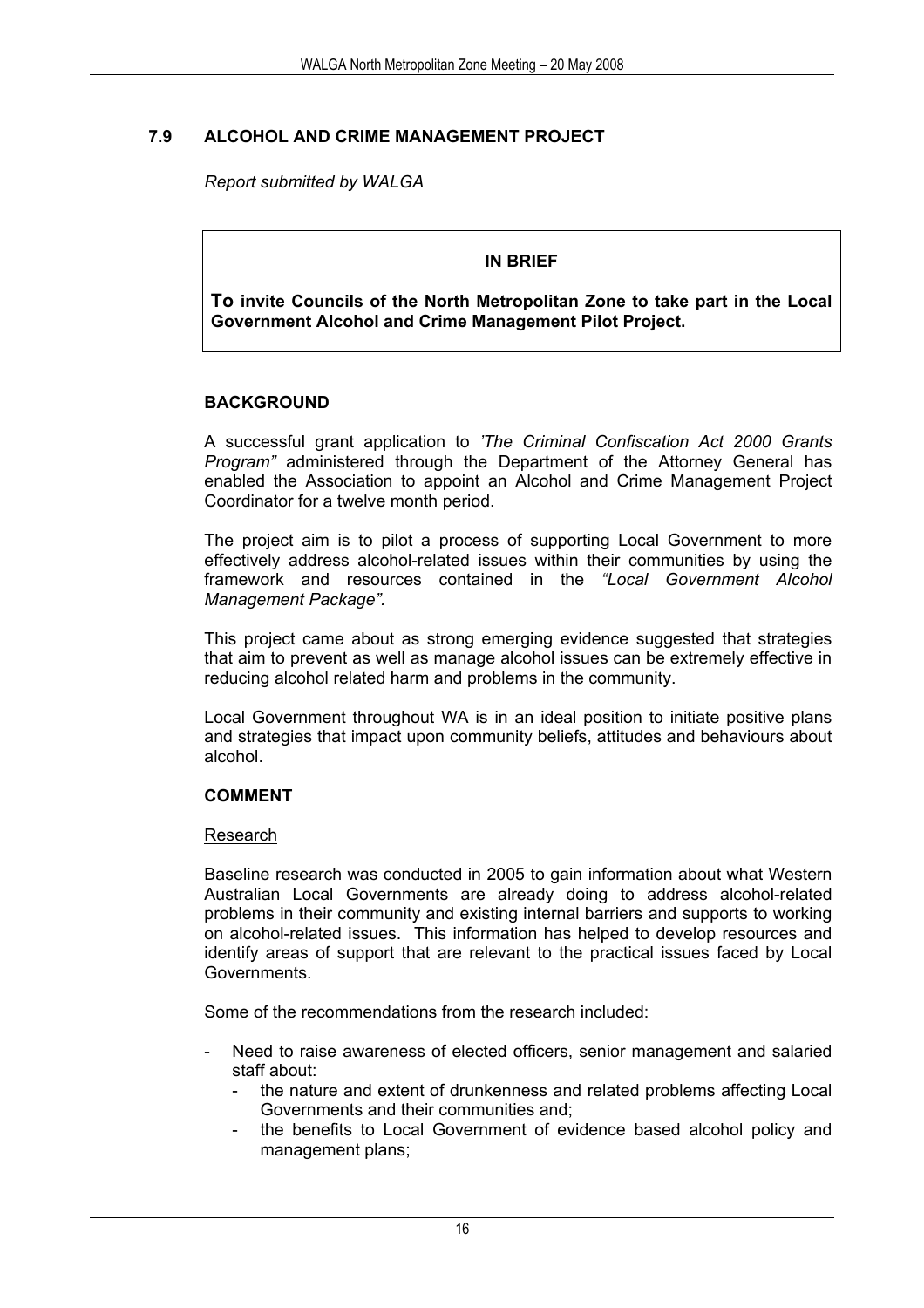Support be given to Local Governments to develop a 'whole of organisation' alcohol policy and management plan.

#### Conclusion

The Association is seeking six Local Governments to take part in a pilot to develop a 'whole of organisation' alcohol policy. The development of a management plan to sit alongside the policy is also recommended to structure the implementation of the policy and ensure effective use of the policy once in place.

Further information is available by contacting:

Marianne Carey Alcohol and Crime Management Project Coordinator Planning and Community Development Western Australian Local Government Association 15 Altona Street | West Perth WA 6872 PO Box 1544 | West Perth WA 6872 Tel: 92132071 | Fax: 93218378 Email: mcarey@walga.asn.au

#### **OFFICER'S RECOMMENDATION**

That Member Councils of the North Metropolitan Zone CONSIDER taking part in the Local Government Alcohol and Crime Management Pilot Project.

**MOVED Cr Roberts SECONDED Cr Boothman that the North Metropolitan Zone:** 

- **1 NOTES the Government Alcohol and Crime Management Pilot Project;**
- **2 REFERS the report to the Chief Executive Officers of member Councils for further consideration and a subsequent report to the North Metropolitan Zone meeting to be held on 30 July 2009.**

Discussion ensued.

**The Motion was Put and CARRIED**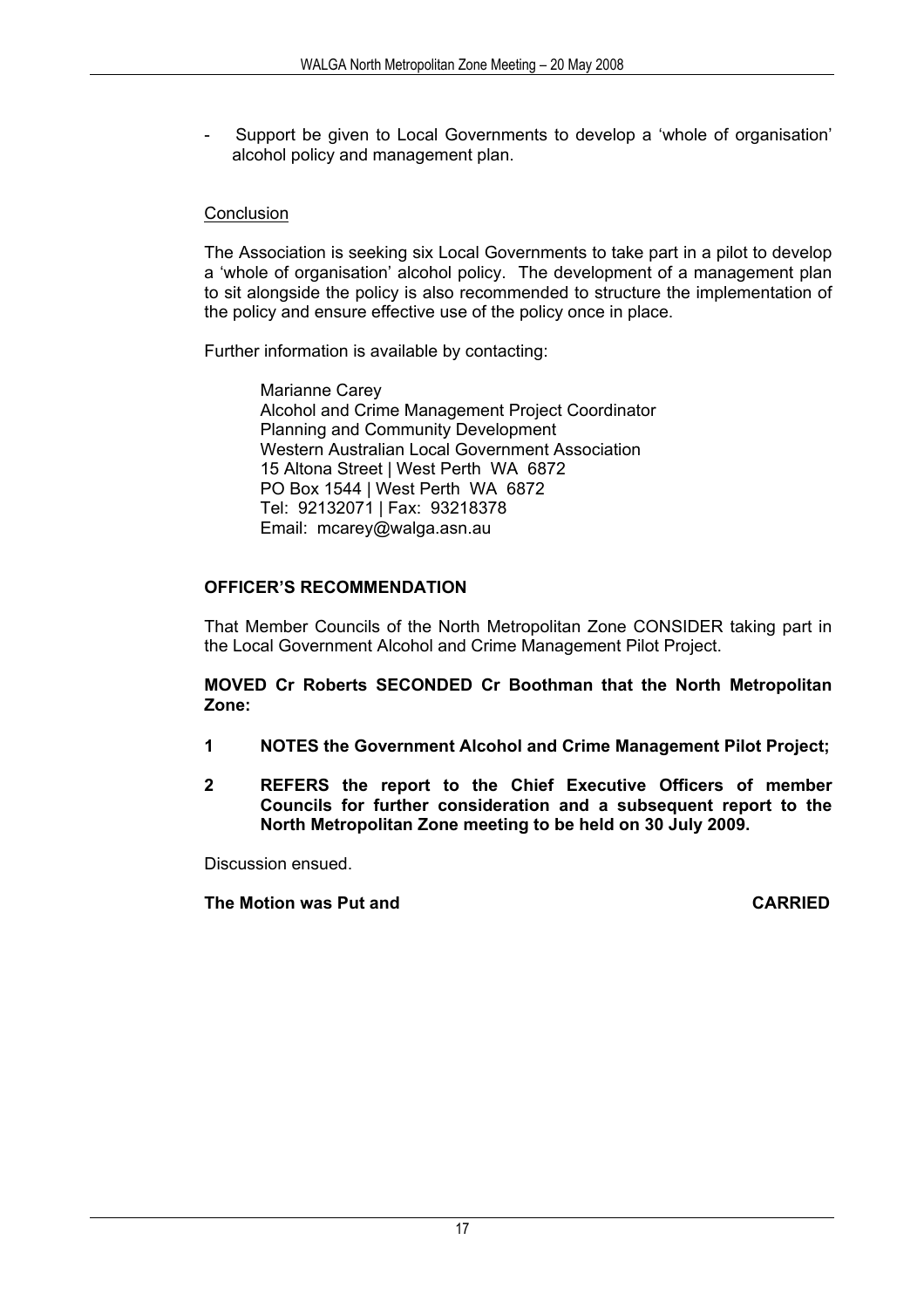#### **7.10 USE OF GLASS DRINKING CONTAINERS IN LICENSED PREMISES AND LIQUOR OUTLETS**

*Report submitted by City of Joondalup* 

#### **IN BRIEF**

**To examine strategies for local governments to work with the hospitality industry to better manage glass in both licensed premises and liquor outlets**.

#### **BACKGROUND**

A report is to be considered by the Council of the City of Joondalup, at its meeting to be held on 19 May 2009, regarding the use of glass drinking containers in licensed premises and liquor outlets.

The City of Joondalup report in relation to Use of Glass Drinking Containers in Licenses Premises and Liquor Outlets was tabled – Attachment 2 refers.

**MOVED Cr McLean SECONDED Cr Fishwick that the North Metropolitan Zone REQUESTS WALGA to:** 

- **1 EXAMINE strategies for local governments to work with the hospitality industry to better manage glass in licensed premises and liquor outlets;**
- **2 PREPARE an application to The Criminal Confiscation Act 2000 Grants Program to fund resources to support this initiative.**

Discussion ensued.

*During discussion:* 

- *Ms Caple, Director Governance and Strategy left the Room at 1905 hrs and returned at 1906 hrs;*
- *Mr Garry Hunt, Chief Executive Officer left the room at 1906 hrs and returned at 1908 hrs.*

**The Motion was Put and CARRIED**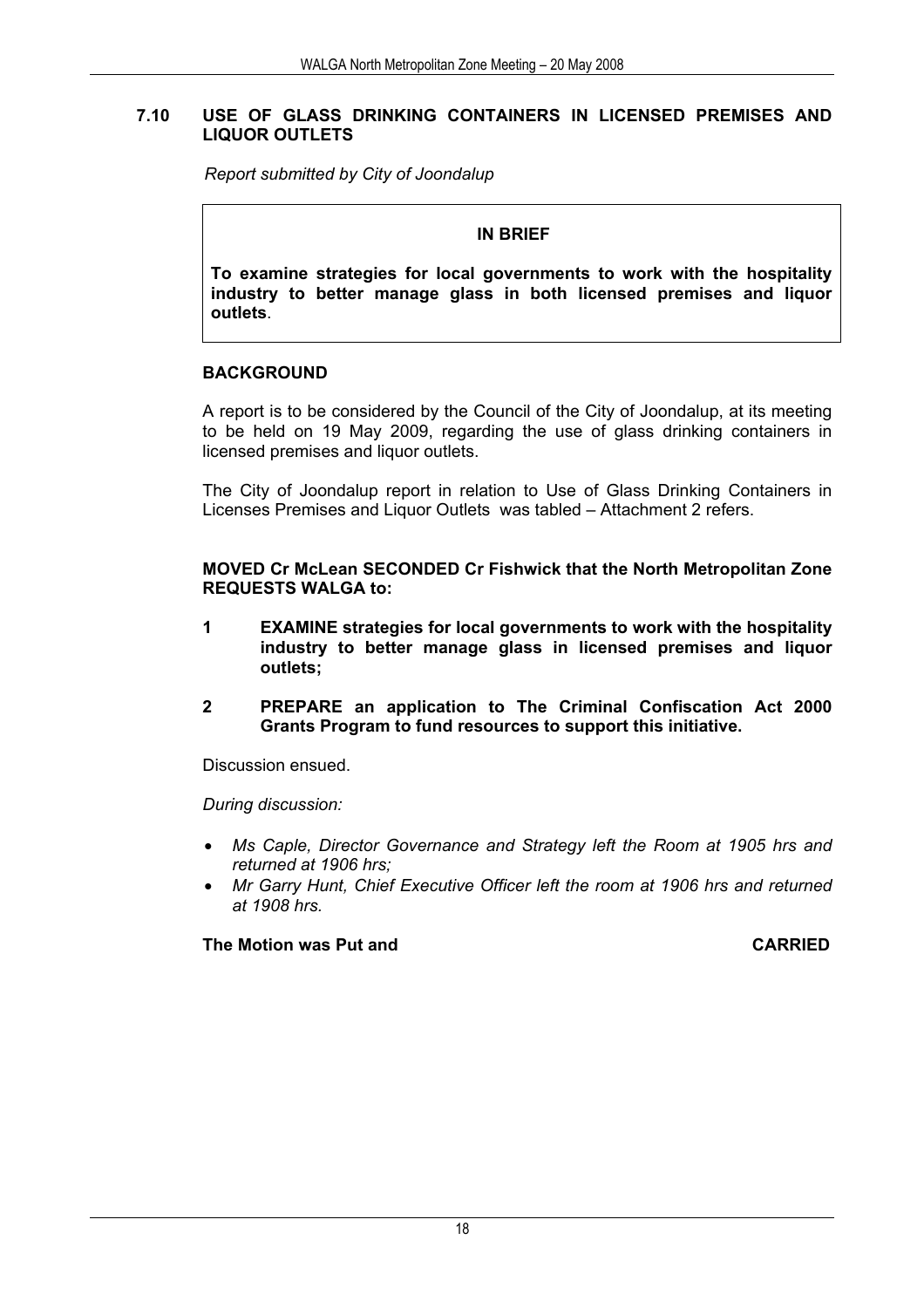#### **8. WALGA STATE COUNCIL AGENDA – MATTERS FOR DISCUSSION**

**(***Zone delegates to consider the Matters for Decision contained in the WALGA State Council Agenda and put forward resolutions to Zone Representatives on State Council)*

#### **Matters of Particular Interest on State Council Agenda**

#### **CHANGE STATE COUNCIL AGENDA ITEM 5.1 - BUILDING A BETTER PLANNING SYSTEM**.

The following change to the recommendation of Item 5.1 of the June 2009 State Council Agenda was provided by WALGA:

**5.1 Building a Better Planning System – Consultation Paper by Department for Planning and Infrastructure (05-036-03-0020 BF) (Appendices Page 101)** 

*By Beryl Foster, Policy Manager Planning and Development* 

#### **Recommendation**

**That:** 

- **1. the State Council note that an interim submission on the Building a Better Planning system - Consultation Paper has been made to the Department of Planning and Infrastructure (DPI), which included comments received from local governments regarding the Consultation Paper and endorsed the principles within the Consultation Paper while reserving local governments' position until a greater level of detail is available.**
- **2. WALGA seek to work in partnership with DPI to clarify the detail and progress planning reform in Western Australia.**

#### **5.2 CRIMINAL PROSECUTION AND CIVIL LITIGATION OF GRAFFITI OFFENDERS (05-019-02-0016 WP)**

 **MOVED Cr Cvitan SECONDED Cr Grierson that the following words be added to the end of Point 4 of the Motion:** 

*"… and increase all associated penalties."* 

**The Motion was Put and CARRIED CARRIED**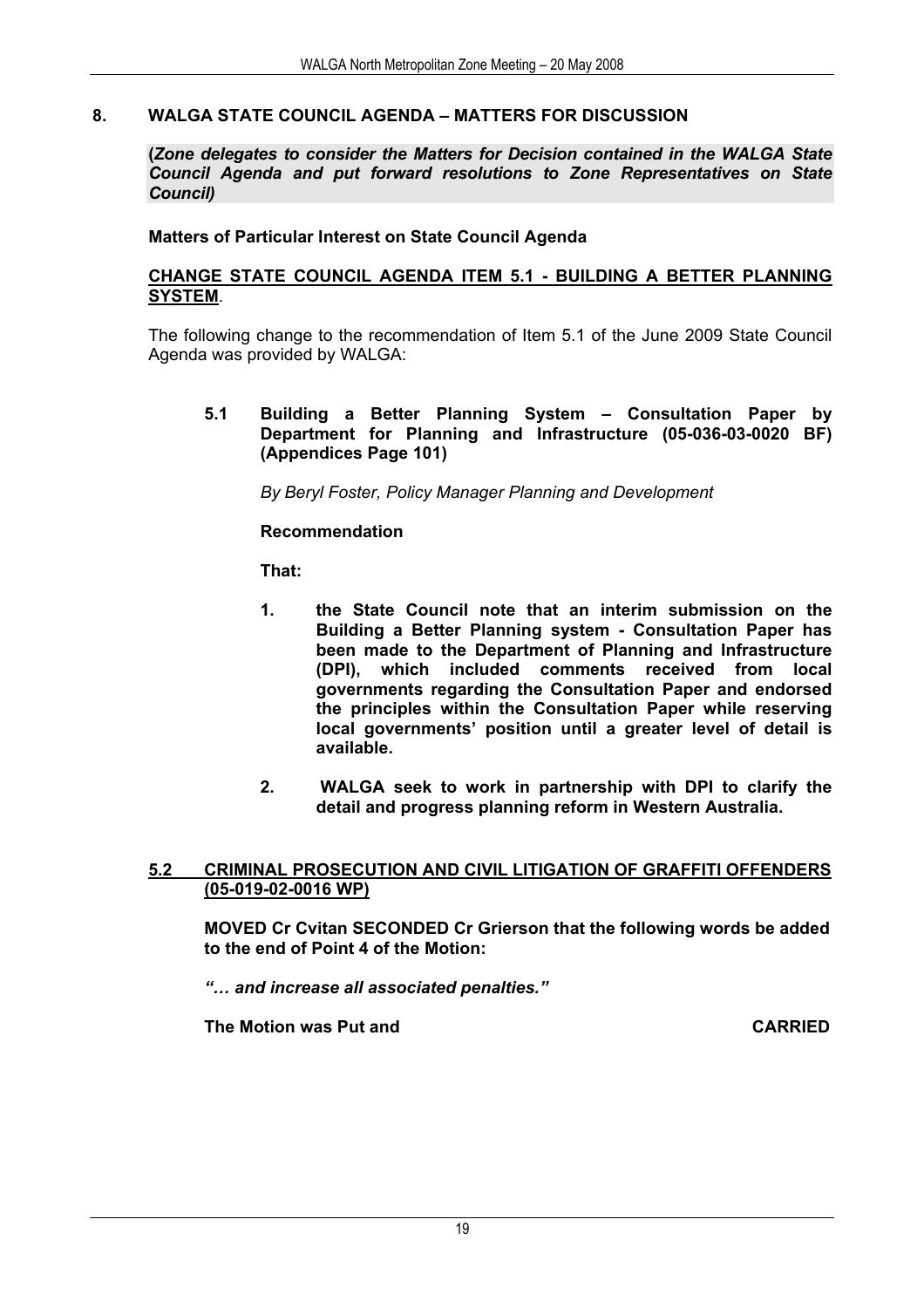#### **5.3 PROPOSED AMENDMENTS TO THE WALGA ANNUAL GENERAL MEETING STANDING ORDERS (01-003-02-0001 MN)**

 **MOVED Cr Fishwick SECONDED Cr Roberts that an additional recommendation be ADDED to read:** 

*"That Clause 13.8 be amended by deleting the words "shall at once" and including the word "may"."* 

**The Motion was Put and CARRIED** 

#### **9. WALGA STATE COUNCIL MEMBERS' REPORTS**

The WALGA President's Report for June 2009 is provided at Attachment 3.

Mayor Pickard commented on the Landfill Levy.

**MOVED Cr Cvitan SECONDED Cr Steffens that the WALGA President's Report be RECEIVED.** 

#### **The Motion was Put and CARRIED**

#### **10. GENERAL BUSINESS**

Nil.

#### **11. DATE, TIME & PLACE OF NEXT MEETING**

The next meeting of the North Metropolitan Zone will be held at the City of Stirling at 6.00 pm on Thursday 30 July 2009.

#### **12. CLOSURE**

The meeting closed at 1931 hrs.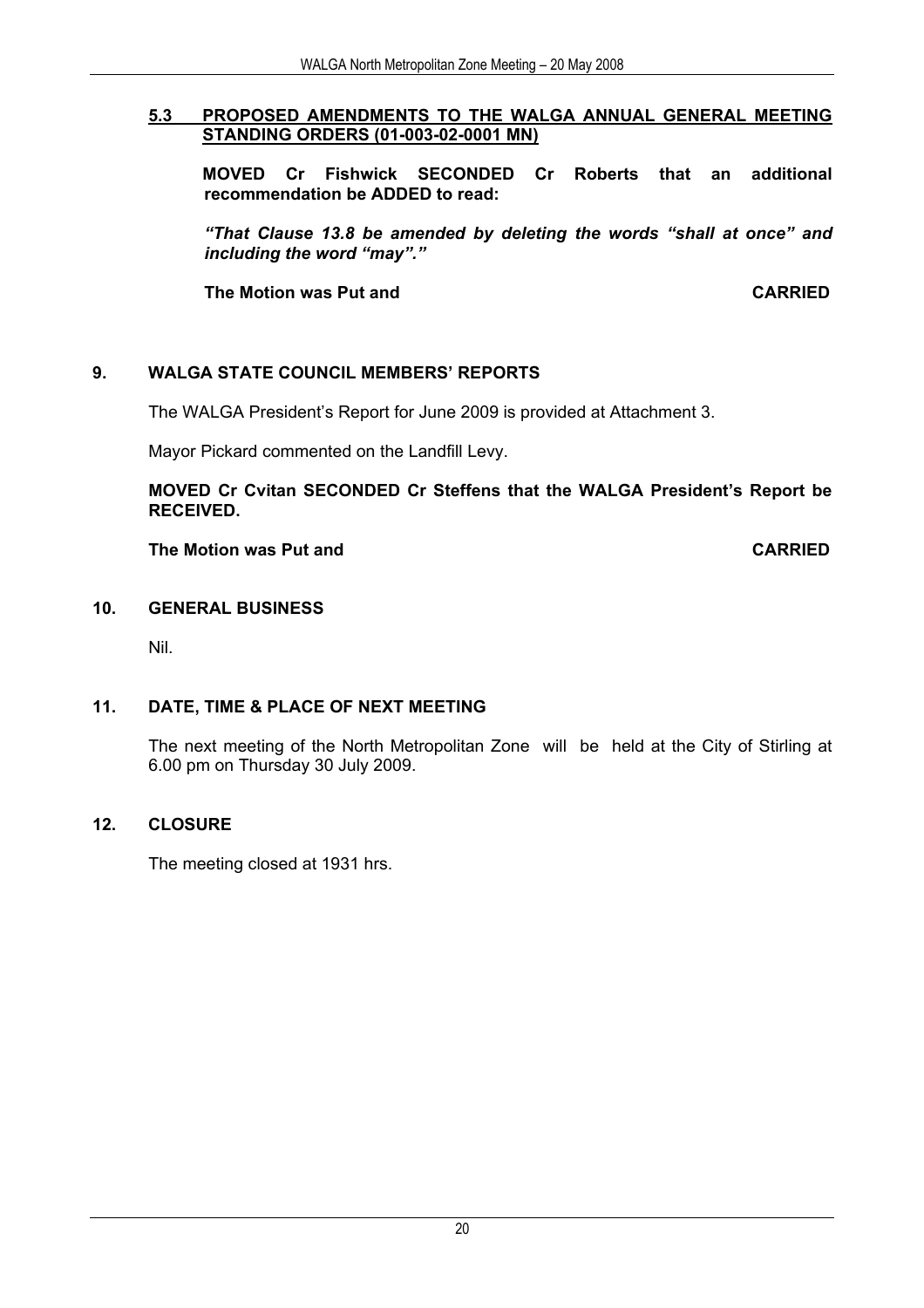Attachment 3



### **WALGA PRESIDENT'S REPORT June 2009**

#### **STATE BUDGET OUTCOMES**

Extra road funding of \$6.3 million is provided to WA Local Governments as the result of adjustments detailed in the State Budget. The increased funding results from an increase in vehicle registration fees combined with an increase in actual registrations from which local road funding receives a proportionate allocation.

Local Governments will be disappointed that no funding was allocated to return grain transport to rail, nor was any new funding provided to meet the anticipated costs of sector reform.

Given Local Government manages the construction and maintenance of 72% of all roads in the State it is encouraging that some effort has been made to ensure that key infrastructure in local roads is not overlooked. This has been largely a product of the State-Local Government Road Funding Agreement, under which Local Government receives 27% of revenue from motor vehicle registrations.

Ensuring that revenue keeps pace with increasing costs is critical to Local Government and the adjustments detailed in the Budget go some way to assisting with that.

The State Budget also allocated \$4 million for the installation of closed circuit television systems as part of the Community Crime Prevention Program.

An announcement was also included that the Landfill Levy (for both putrescibles and inert material) will increase by 300%, this will mean a levy of around \$24/ tonne – and a council rate increase of about \$20 per household.

This decision was completely unexpected and has not included any consultation with the Sector – the Association was expecting an increase to \$8/ tonne (as per the current Regulations). Council Budgets have been set with the amount outlined in the Regulations.

The Association is seeking an urgent meeting with the Minister for Environment to emphasise that:-

- A significant proportion of this additional revenue has to go back to Local Government to support and recycling and resource recovery operations (particularly given the low price for recyclable materials); and
- The Levy needs to remain hypothecated to Strategic waste management activities it is not a revenue raising tool for the State Government.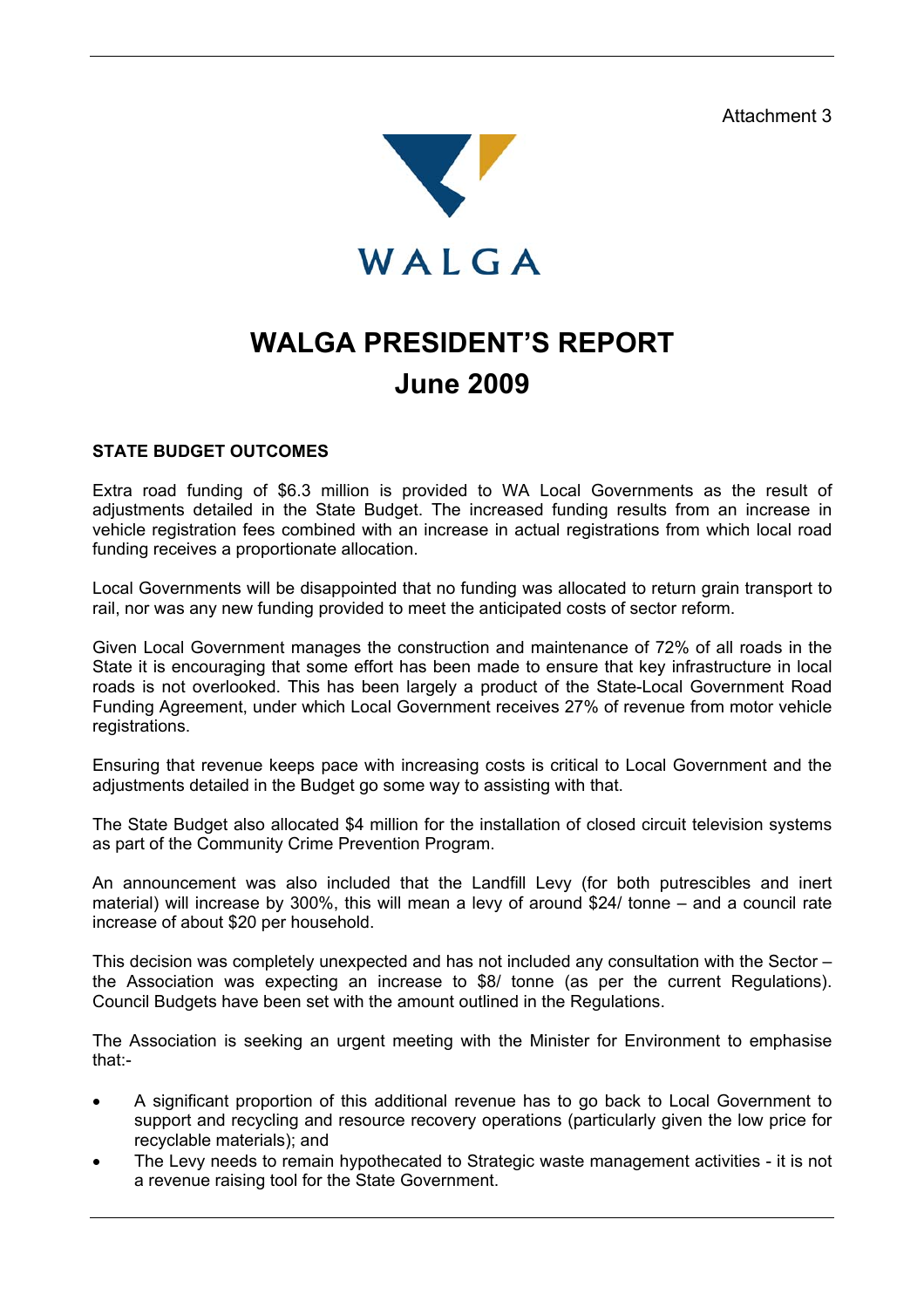#### **LOCAL GOVERNMENT REFORM**

The Minister for local Governments request was for Local Governments to consider not only voluntary amalgamations, but also possible boundary changes, opportunities for resource sharing and the potential reduction in number of Elected Members.

Local Governments have already been working over the past 4 years towards a process of voluntary structural reform, and so had, in part, already started considering the Minister's request. The SSS Final Report endorsed by the sector in September last year outlined a number of opportunities for change - which many Councils were already considering and working towards by the time the Minister made his announcement in February.

Currently WALGA staff has been assisting members in their preliminary discussions and consultations.

The Association have been invited to participate in discussions with 12 separate regions, covering 53 Local Governments outside of the metropolitan area, and through two Zone meeting processes, consultation has been held with every Council in the State.

Local Governments have all submitted their sustainability checklists, and are now facing the next stage in the process – the evaluation of alternatives and community consultation.

A number of Local Governments have requested WALGA to facilitate Community Information meetings. Five (5) community meetings have already been conducted and any Local Government wanting assistance in this area is encouraged to contact Executive Manager Governance and Strategy Tony Brown or Regional Cooperation Manager Joanne Burges.

#### **MINISTER FOR EDUCATION; TOURISM AND WOMEN'S INTERESTS**

Attended a meeting with the Hon Liz Constable, Minister for Education, Tourism and Women's Interests earlier this month. I presented the Minister with a copy of *The Journey: Sustainability into the Future*, and informed her of the Association's desire to work collaboratively with the State Government on an effective reform approach for Local Government. The Minister indicated that she had an understanding of the issue, having had previous discussions with WALGA CEO, Ricky Burges on the topic.

Joint use facilities between the Department of Education and Local Government were discussed and the relatively ad hoc nature of arrangements which relate to existing joint use. It was requested that the Minister support the establishment of a working group (involving DET and WALGA) to review the current working arrangements, and to work towards more effective arrangements for joint use facilities in the future. The Minister said she had inspected some positive examples in other states which she thought could be related back to WA.

#### **DEPARTMENT CHANGES**

Effective from Wednesday, **1 July**, the Department of Local Government and Regional Development will be restructured to become two separate departments, the Department of Local Government and the Department of Regional Development and Lands. The Department of Regional Development and Lands will oversee the *Royalties for Regions* initiative, manage other key projects, and will be responsible for regional development matters, including the state and pastoral lands functions. These lands functions will be transferred from the current Department of Planning and Infrastructure.

A new Department of Transport will also be created by restructuring the Department for Planning and Infrastructure, with the current Department of Planning and Infrastructure being renamed the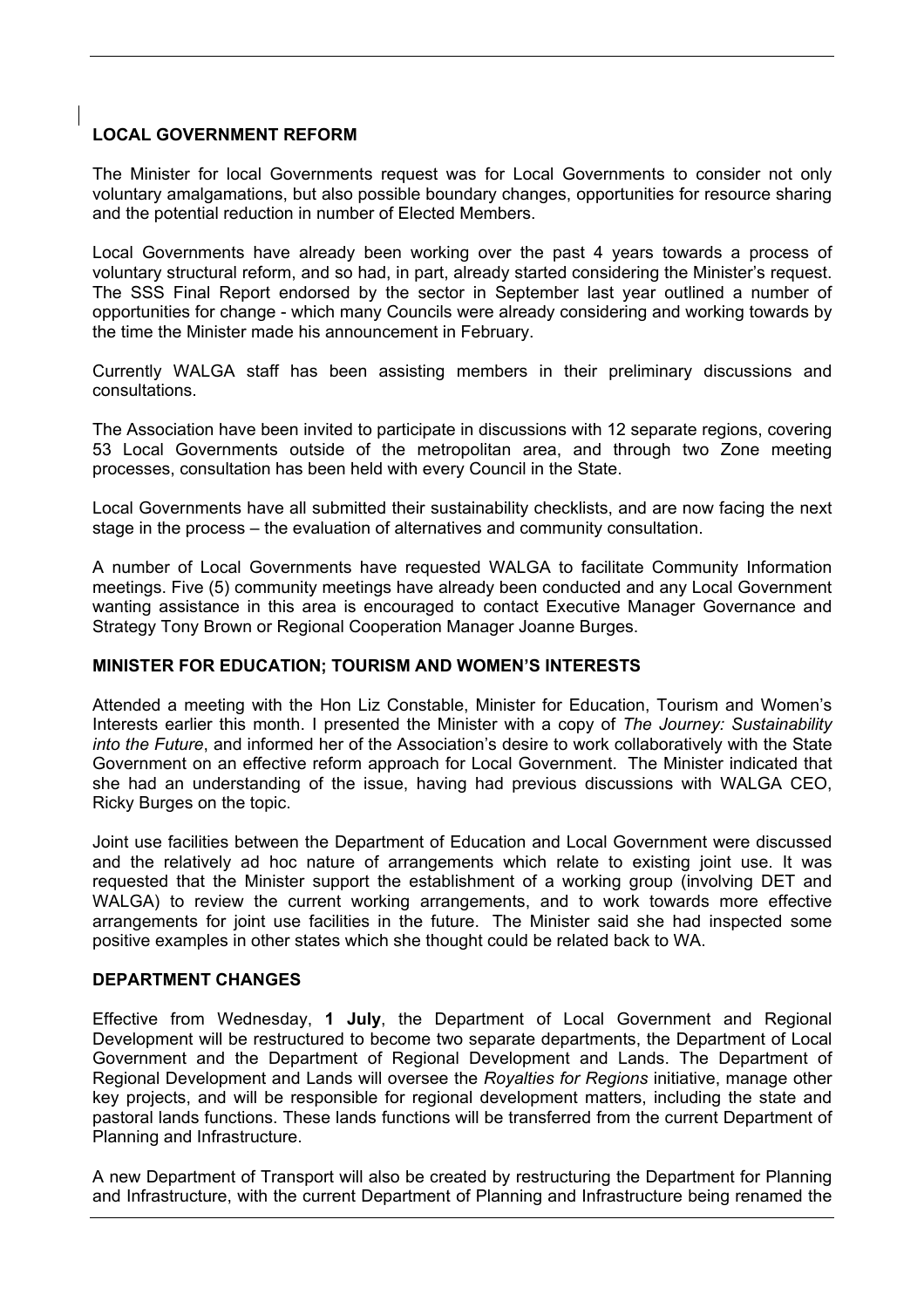Department of Planning. The separation of the transport functions will allow the Department of Planning to focus on its core business of integrated land use and planning, and to take a lead role in ensuring better collaboration between agencies that have a role in planning issues. The Department of Transport will have a focus on strategic transport planning and policy across the range of public and commercial transport systems that service the state, as well as operational transport functions.

#### **ASSET MANAGEMENT FORUM**

WALGA, in partnership with the Department of Local Government and Regional Development, Institute of Public Works Engineers (IPWEA) and Local Government Managers Australia (LGMA) held the inaugural WA Local Government Asset Management Forum. There is a keen focus at the Commonwealth and State level for Local Government to demonstrate that we have sound and transparent asset management processes in place - in particular managing the renewal of our assets over time. Over 110 delegates from across WA, including Councillors, CEOs and staff heard a range of speakers, including developments at a State and national level, a suite of Local Government case studies demonstrating good asset management practice and information on the support available from WALGA and our partners to assist Local Government in u asset management. Feedback from the Forum has been extremely positive. Forum presentations are available for download from the WALGA website. Also a DVD of the forum is available on request.

#### **WALGA REGIONAL EVENTS**

The Association will be conducting two Regional Events in June 2009.

Join Marketforce Client Services Director Gavin Bain as he provides insights into how to develop and manage your own personal brand. This event would be valuable for any Local Government officer or Elected Member wishing to further their professional career and network with other Local Government Members.

- **City of Bunbury** Thursday, **11 June**
- **City of Geraldton** Monday, **15 June**

#### **PRESIDENT'S CONTACTS**

During the April – June period, contacts that have occurred or are scheduled to take place prior to the June State Council meeting are as follows:

#### **Federal Government Relations**

- Environmental Protection & Heritage Council Council Hobart
- NRM Ministerial Council Hobart

#### **State Government Relations**

#### **Meetings with:**

- Hon Dr Liz Constable MLA Minister for Education; Tourism; Women's Interests
- Hon Grant Woodhams MLA, Speaker of the Legislative Assembly
- Hon Barry House MLC and Hon Bill Marmion MLA
- Hon Brian Ellis MLC
- Hon Terry Redman MLA, Minister for Agriculture & Food, Forestry
- State Advisory & Main Roads/WALGA Liaison